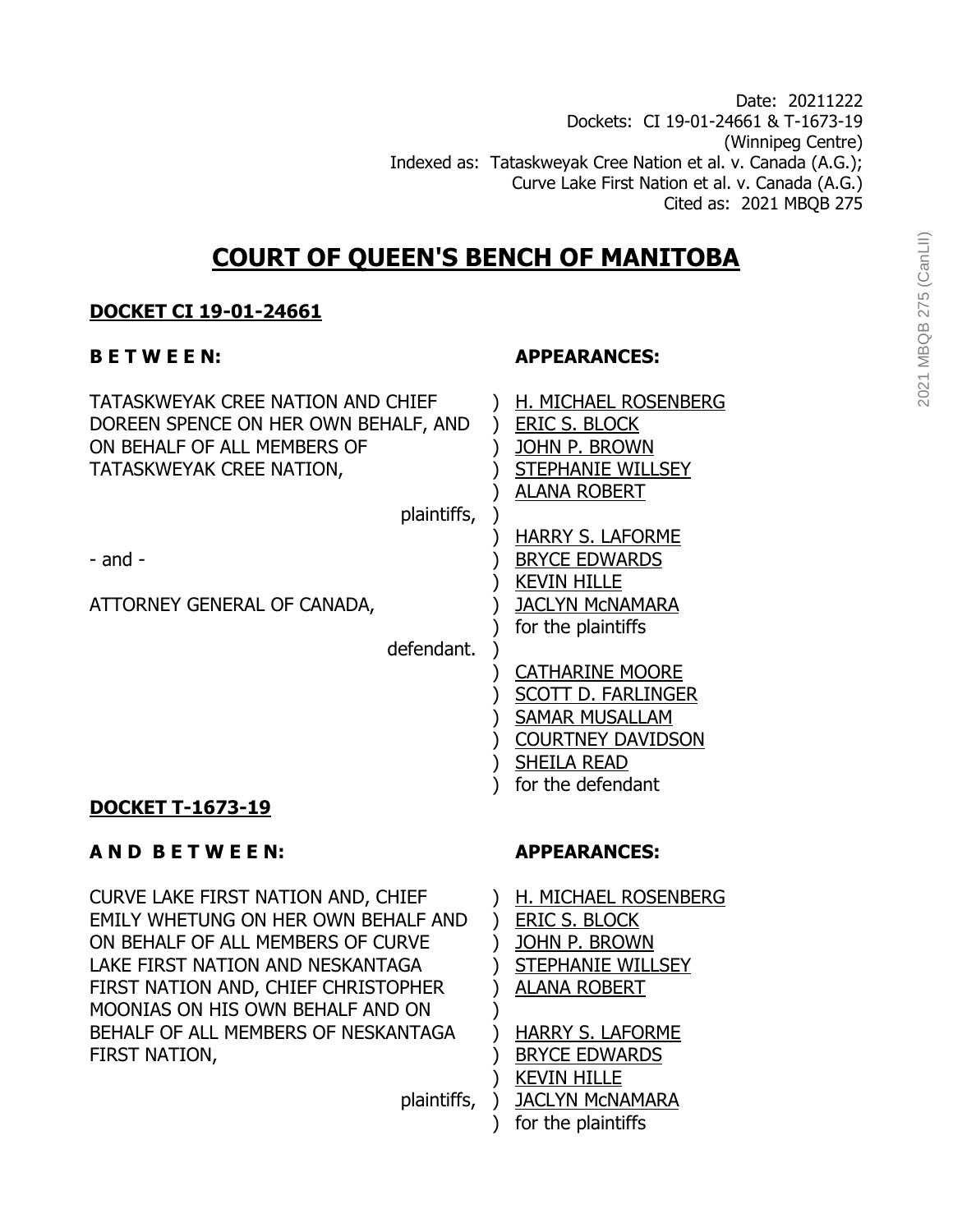| - and -                     |            | <b>CHIEF EMILY WHETUNG</b><br>for the plaintiffs                                                                                                    |
|-----------------------------|------------|-----------------------------------------------------------------------------------------------------------------------------------------------------|
| ATTORNEY GENERAL OF CANADA, | defendant. | Curve Lake First Nation and,<br>Chief Emily Whetung on her own<br>behalf and on behalf of all<br>members of Curve Lake                              |
|                             |            | <b>CATHARINE MOORE</b><br><b>SCOTT D. FARLINGER</b><br><b>SAMAR MUSALLAM</b><br><b>COURTNEY DAVIDSON</b><br><b>SHEILA READ</b><br>for the defendant |
|                             |            | <b>JUDGMENT DELIVERED:</b><br><b>DECEMBER 22, 2021</b>                                                                                              |

# **JOYAL, C.J.Q.B.**

# **I. INTRODUCTION**

[1] This is a motion to approve the First Nations Drinking Water Settlement Agreement [Settlement Agreement or Settlement] pursuant to Rule 334.29(1) of the **Federal Courts Rules**, SOR/98-106 [**Rules**] and section 35(1) of **The Class Proceedings Act**, C.C.S.M. c. C130 [**The Class Proceedings Act**]. The underlying actions are class proceedings. The Settlement Agreement compensates First Nation individuals who have lived under a drinking water advisory for a year or more. It also provides First Nations with compensation and assistance in securing safe drinking water through future infrastructure funding.

[2] Both the Federal Court and the Manitoba Court of Queen's Bench [Courts] have jurisdiction over this proceeding.

[3] On October 11, 2019, Curve Lake First Nation [Curve Lake], Chief Emily Whetung, Neskantaga First Nation [Neskantaga], and Former Chief Christopher Moonias filed a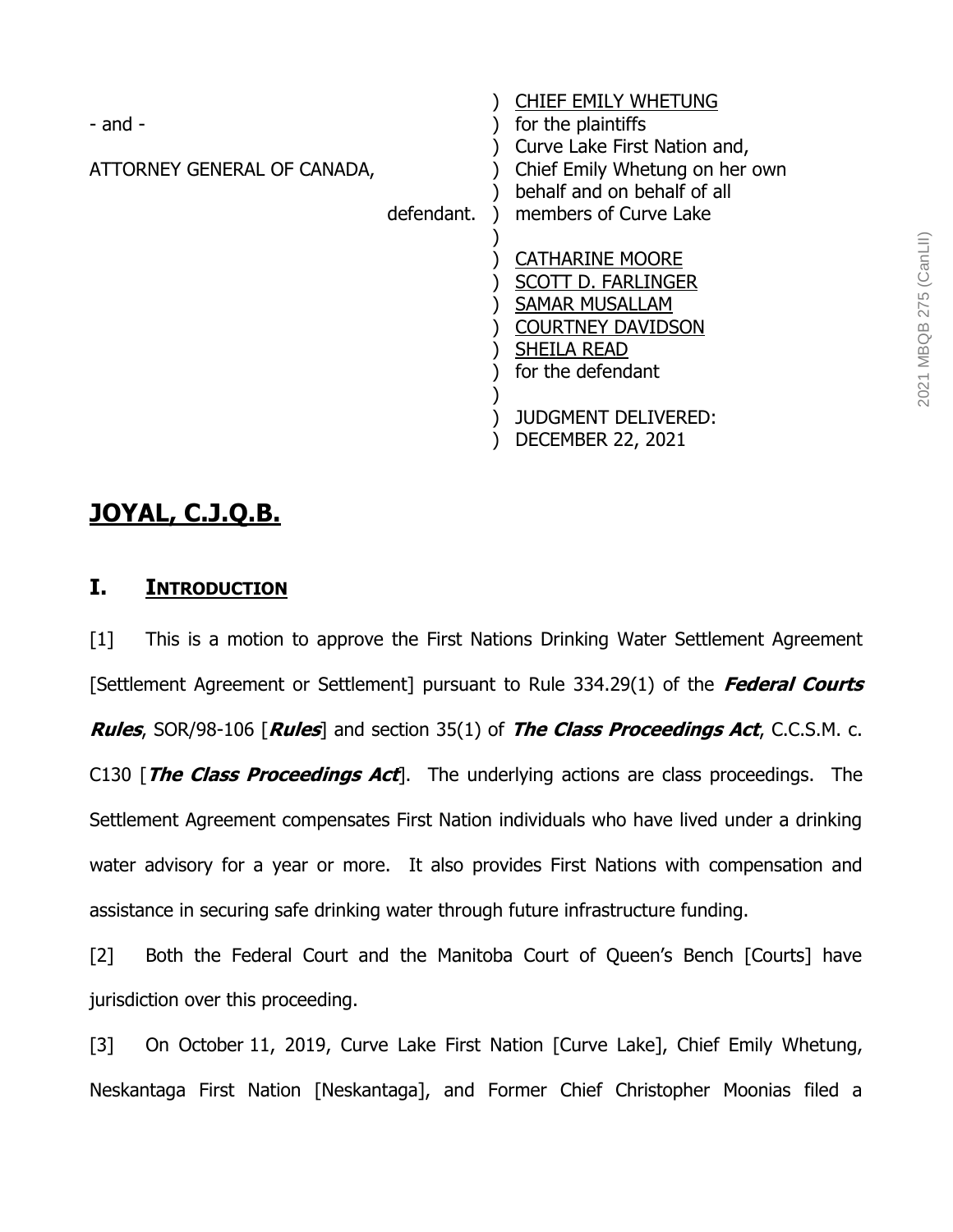statement of claim in the Federal Court [Federal Action]. On November 20, 2019, Tataskweyak Cree Nation [Tataskweyak] and Chief Doreen Spence filed a statement of claim in the Manitoba Court of Queen's Bench [Manitoba Action, and together with the Federal Action, the Actions]. After the Actions were certified, the Courts appointed these individuals and First Nations as the Representative Plaintiffs. The current Chief of Neskantaga, Wayne Moonias, represents the collective interests of Neskantaga. The defendant in both Actions was the Attorney General of Canada [Defendant or Canada]. McCarthy Tétrault LLP [McCarthy Tétrault] and Olthuis Kleer Townshend [OKT] are class counsel [Class Counsel]. The parties finalized the Settlement on September 15, 2021.

[4] The Representative Plaintiffs now bring a motion for an Order seeking:

- a. that the proposed Settlement Agreement be approved and its terms given effect;
- b. that the Defendant pay the funds contemplated in the proposed Settlement Agreement, and that said funds be distributed in accordance with the proposed Settlement Agreement;
- c. that Class Members (defined below) be notified of the approval of the proposed Settlement Agreement as set out in Schedule M and N of the Settlement Agreement; and
- d. that the Actions be discontinued on a without costs basis.

[5] The Courts jointly case managed and heard the motion for settlement approval, as contemplated by the Canadian Bar Association's "Canadian Judicial Protocol for the Management of Multi-jurisdictional Class Actions and the Provision of Class Action Notice" (2018), online: The Canadian Bar Association <www.cba.org>. The Courts exercised their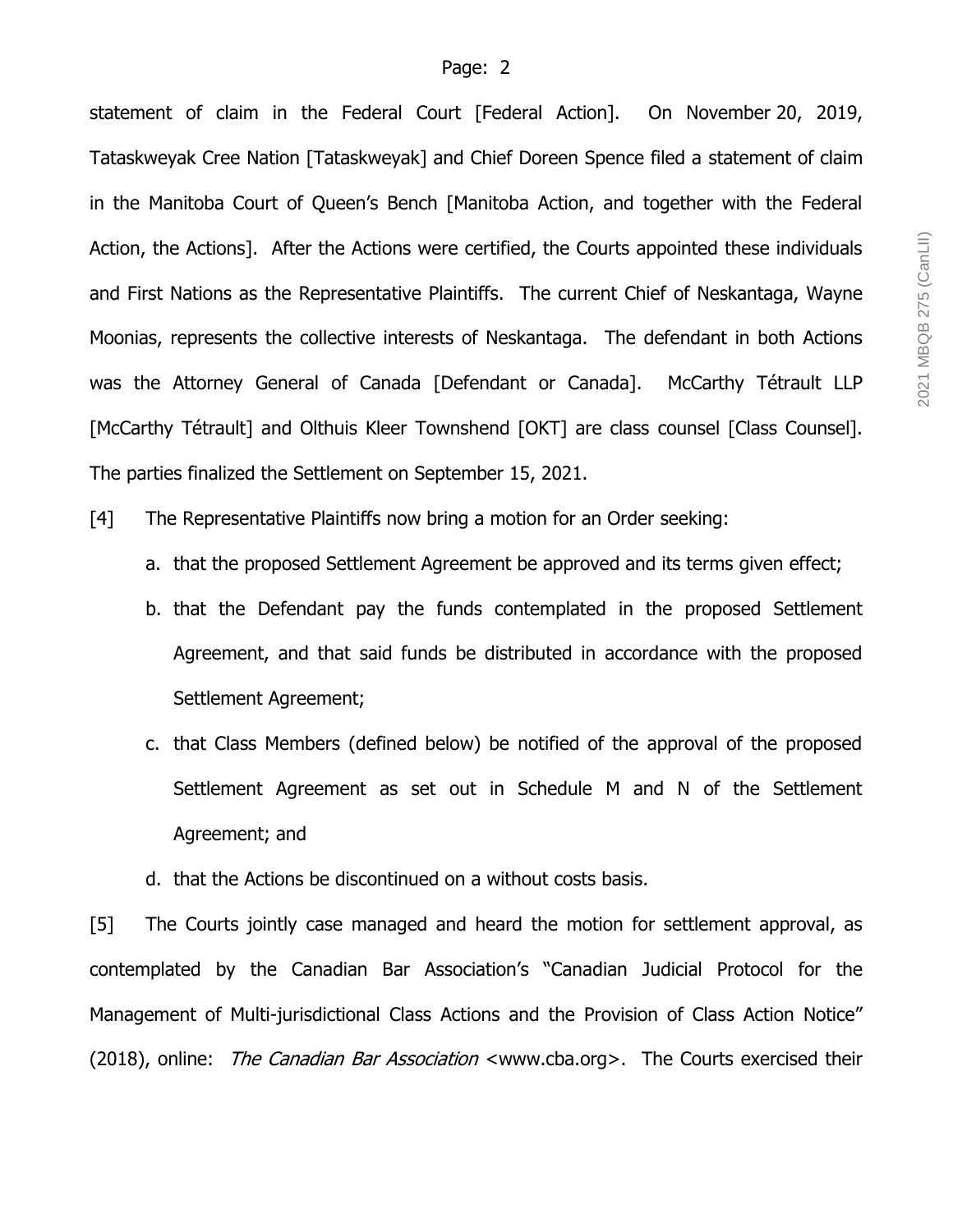jurisdiction to hear this motion jointly pursuant to Rules 3 and 4 of the **Rules** and section 12

# of **The Class Proceedings Act.**

[6] While the two Courts exercised their respective jurisdiction to jointly hear the motion for the approval of the Settlement Agreement, each Court appropriately, as required, separately and independently addressed the governing legal test as it relates to the issue before the Courts and the Actions that were certified in their respective jurisdictions.

[7] Despite the joint manner in which this motion was argued and heard by the respective Courts, the resulting and accompanying reasons in connection to the motion will be released separately but concurrently by each Court. As explained at the hearing, while the required independent and separate assessment was undertaken by each Court, after a full analysis, the two Courts are in complete agreement with the result and the reasons therefore. Accordingly, the reasons to be released by each Court to a large extent replicate the reasons of the other and should be seen as representative of what the Courts underscore is complete concurrence.

[8] The Settlement Agreement is historic. It is the first Settlement to tackle the problem of drinking water advisories on First Nation reserves. Additionally, this proceeding marks the first time the Federal Court and another Superior Court have sat together. Most importantly, however, the record before the Courts demonstrates that the Settlement Agreement about which we are being asked to provide our approval, represents what many hope will be a turning point for Canada and First Nations.

[9] Both parties acknowledge that an agreement of this nature is long overdue. Although the parties reached the Settlement in just under two years, the Courts acknowledge that Indigenous communities have been advocating for decades to ensure future generations'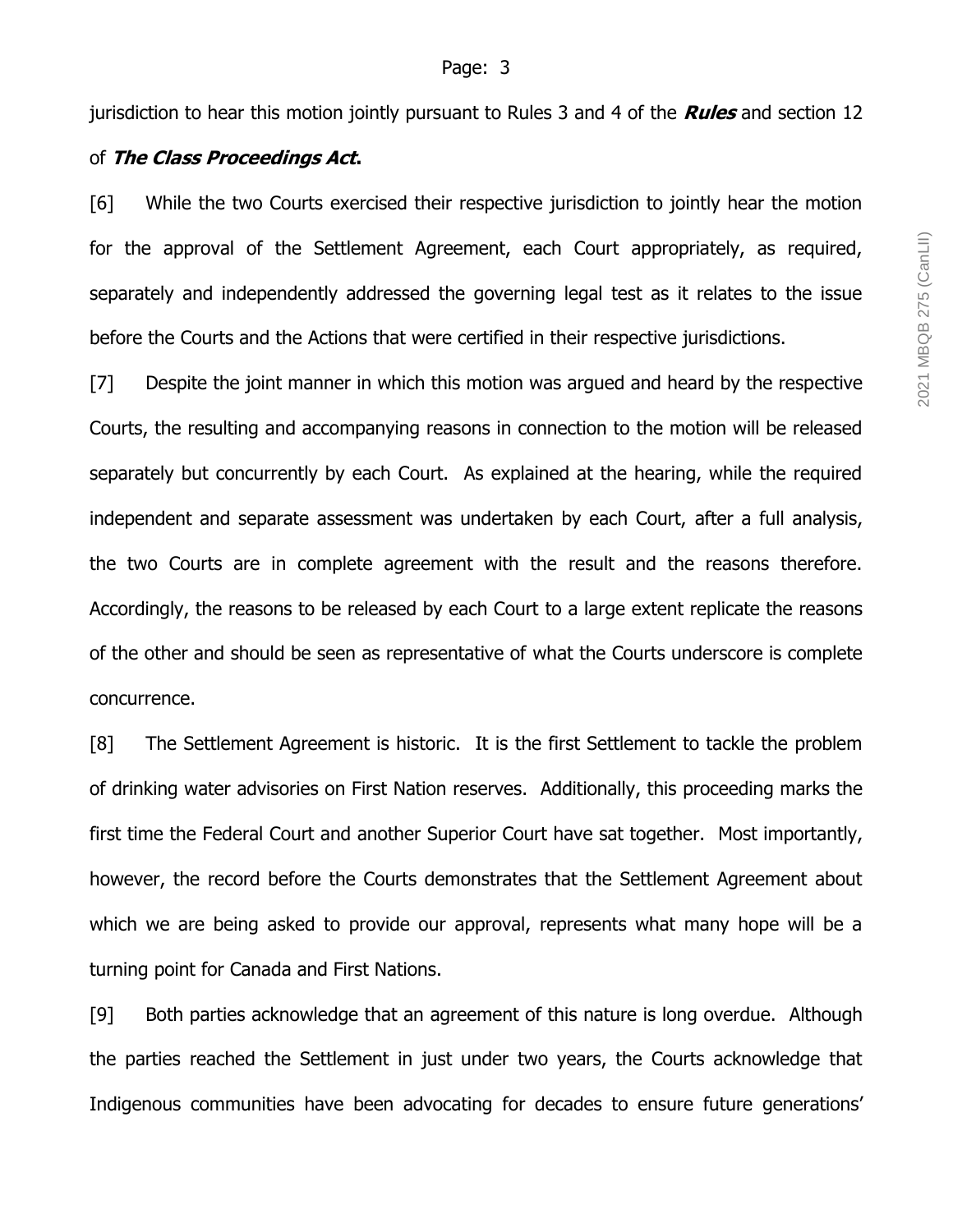access to safe water. Those tireless efforts, the willingness of the government, and the expertise and focus of legal counsel have now brought the parties to this promising and hopeful turning point.

# **II. ISSUE**

[10] The sole issue on this motion is whether the Courts should approve the Settlement Agreement. Mindful of the governing law and legal test, that issue reduces to the following question: Is the Settlement Agreement fair and reasonable and in the best interests of the Class?

[11] It should be noted that a separate set of reasons, also concurrently released by each Court, will assess the question of whether the Court should approve Class Counsel fees.

[12] For the reasons outlined below, the Courts approve the proposed Settlement Agreement.

### **III. BACKGROUND**

#### A. Drinking water advisories on First Nation reserves in Canada

[13] Authorities issue drinking water advisories when testing indicates that the water supply is or may be unsafe. There are three types of drinking water advisories: boil before use, do not consume, and do not use. Long-term drinking water advisories are those that have been in place for more than one year. The Settlement Agreement only applies to individuals residing on First Nations that have been subject to a long-term drinking water advisory and to those First Nation communities.

[14] The affidavit of Peter Gorham, an expert actuary jointly retained by both parties, states that from 1995-2007, there were 713 recorded long-term drinking water advisories that affected some 257 First Nations. Class Counsel submitted a January 28, 2021 report by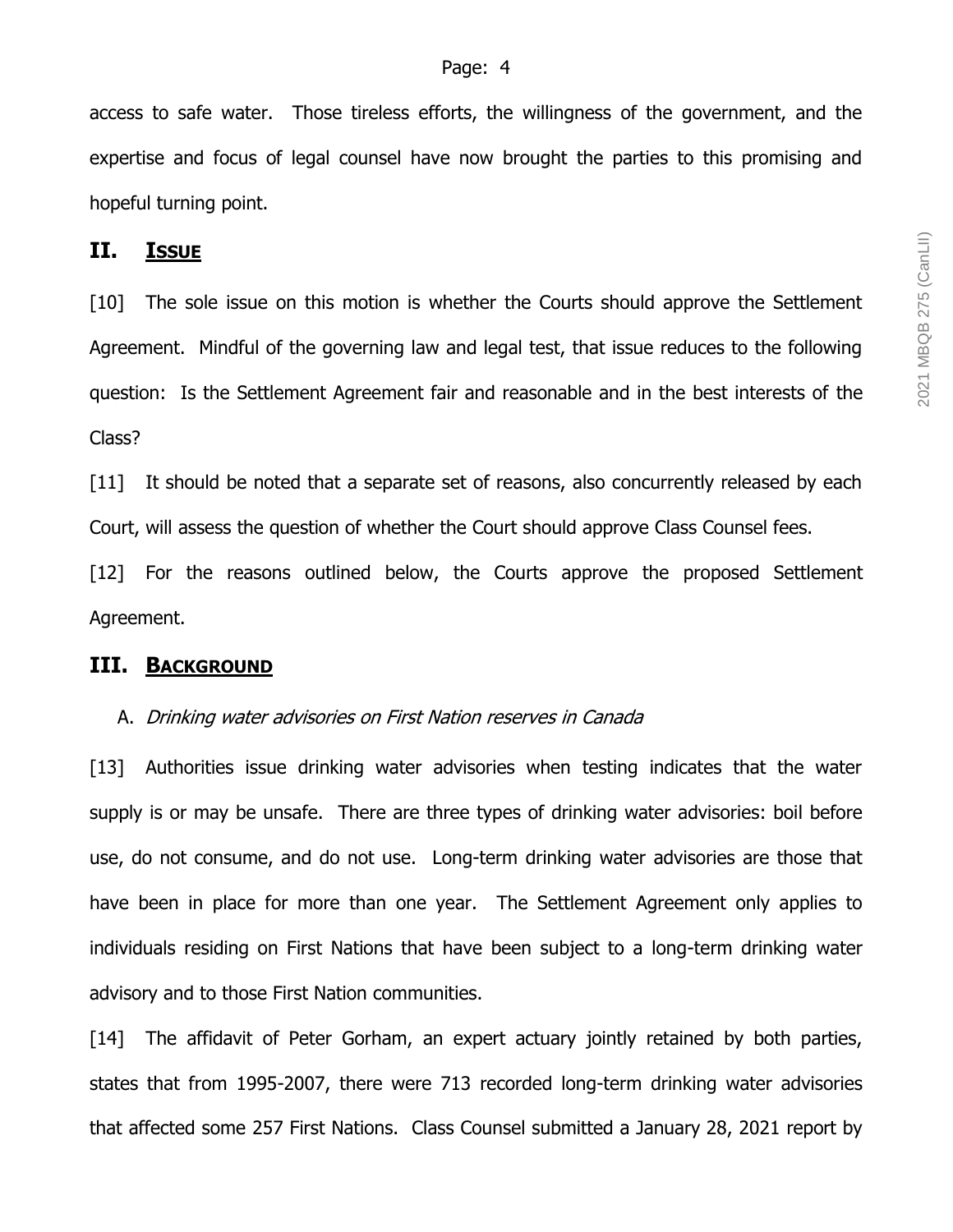Dr. Melanie O'Gorman, a professor of economics and scholar in water infrastructure and long-term drinking water advisories in First Nations. That report states that in comparison to municipal and private water systems, First Nations disproportionately experience long-term drinking water advisories.

[15] As discussed in more detail below, the Actions alleged that Canada is responsible for the establishment of drinking water systems on reserves and that Canada has chronically underfunded First Nations' water needs. As a result, Canada has failed to ensure that Class Members have access to potable water of adequate quality and quantity. Class Counsel pointed out that in a press conference on November 24, 2021, Minister of Indigenous Services, the Honourable Marc Miller, stated that the deficits pertaining to drinking water infrastructure on reserve are a result of systemic racism.

#### B. Experiences of Representative Plaintiffs & Class Members

[16] The Representative Plaintiffs and other Class Members filed affidavits in support of settlement approval, which outlined the status of drinking water on their respective First Nations. All of those affidavits explained the importance of safe water for the physical, spiritual, emotional, psychological, cultural, or economic health of individuals and communities. In particular, many of the affidavits, including the affidavits of Elder Richard Allen Keeper and Anne Taylor, emphasized the role water plays in ceremony and how contaminated water results in the breakdown of knowledge transmission. Class Members also discussed the tragic relationship between poor drinking water, mental health, and youth suicide. Likewise, they noted that contaminated water has forced members to relocate, relocation which perpetuates the history of displacement of Indigenous peoples from their lands and the separation of families. Class Member Roderick Richard Spence explains: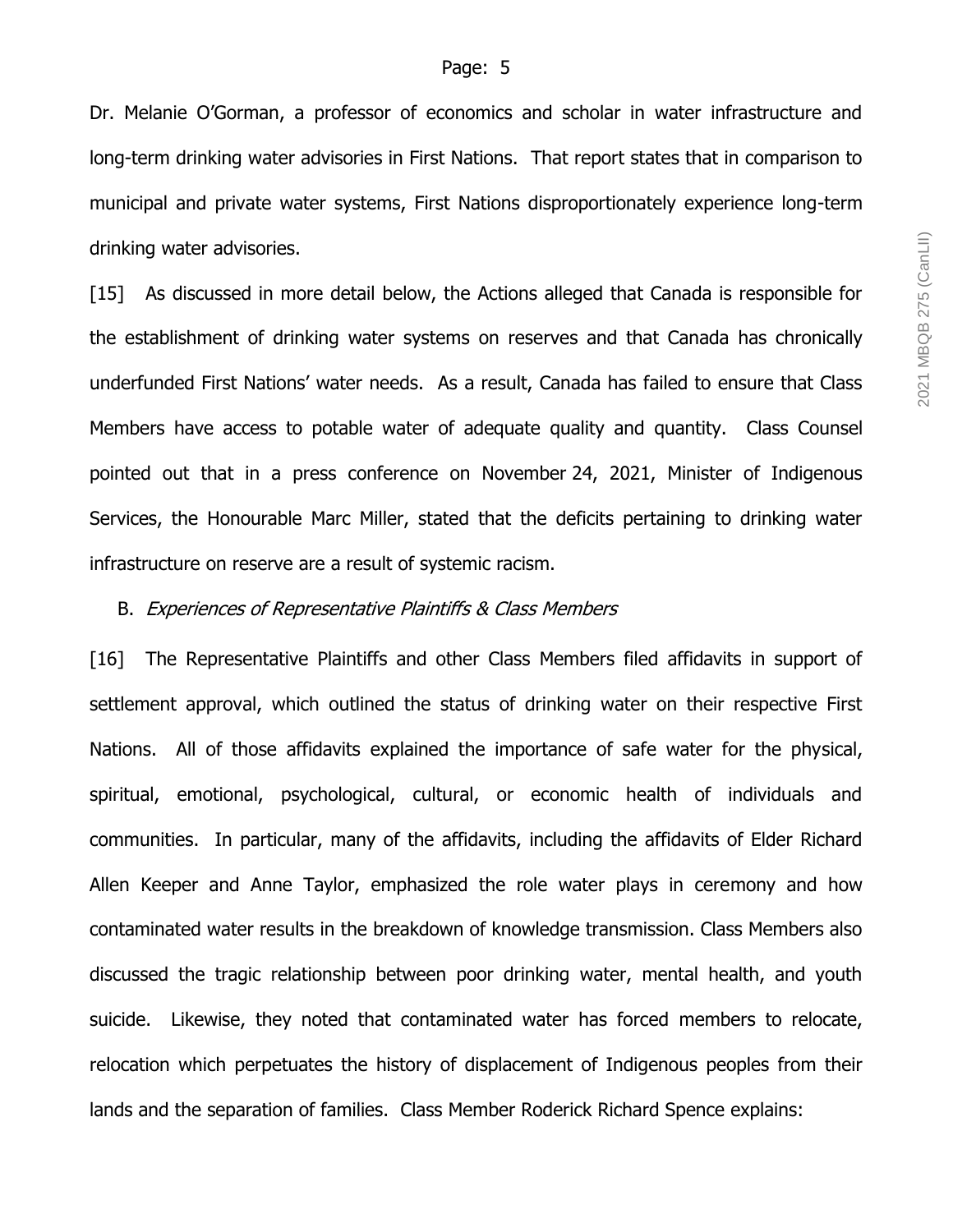Now that I live in Winnipeg, I can drink the water that comes out of my tap, just like other Canadians. But I have lost a piece of who I am. It seems like an awful trade to have to make. I certainly hope that my grandchildren get better treatment. I dream for this, pray for this, and cry for this.

[17] The frustration, stress, and loss of dignity that Class Members have experienced is palpable. As detailed in their affidavits as discussed below, members of the Representative First Nations have and continue to suffer unacceptable hardships.

(a) Curve Lake

[18] Curve Lake is an Ojibway First Nation located 15 kilometers outside of Peterborough, Ontario. Chief Whetung was elected Chief on June 18, 2019. She is Michi Saagiig of the Anishnaabe nation. She is a 36-year old lawyer and a mother of two. Chief Whetung's affidavit explains that Curve Lake experiences 10 to 15 boil-water advisories every year, some of which have lasted for more than one year. Her affidavit and the affidavit of Shawn Williams, a member of Curve Lake, state that the water treatment plant on Curve Lake inadequately disinfects water and only services 56 of the 550 homes in the community. Canada constructed it in the early 1980s and intended it to be temporary. The remaining homes on the First Nation are not connected to a public water system and rely on private wells. Members of the community, including Chief Whetung's entire family, have contracted E.coli due to the contaminants in their drinking water. Others have become gravely sick, suffered rashes, and more.

[19] Mr. William's affidavit explains that for decades Curve Lake has been negotiating with Indigenous Services Canada [ISC] to get a new water treatment plant. He describes the process as a "hamster wheel": "the First Nation is constantly running, working to provide proposals, obtain necessary studies, seek funding, only to be in the exact same position decades later." He explains that since Canada provides the funding, the federal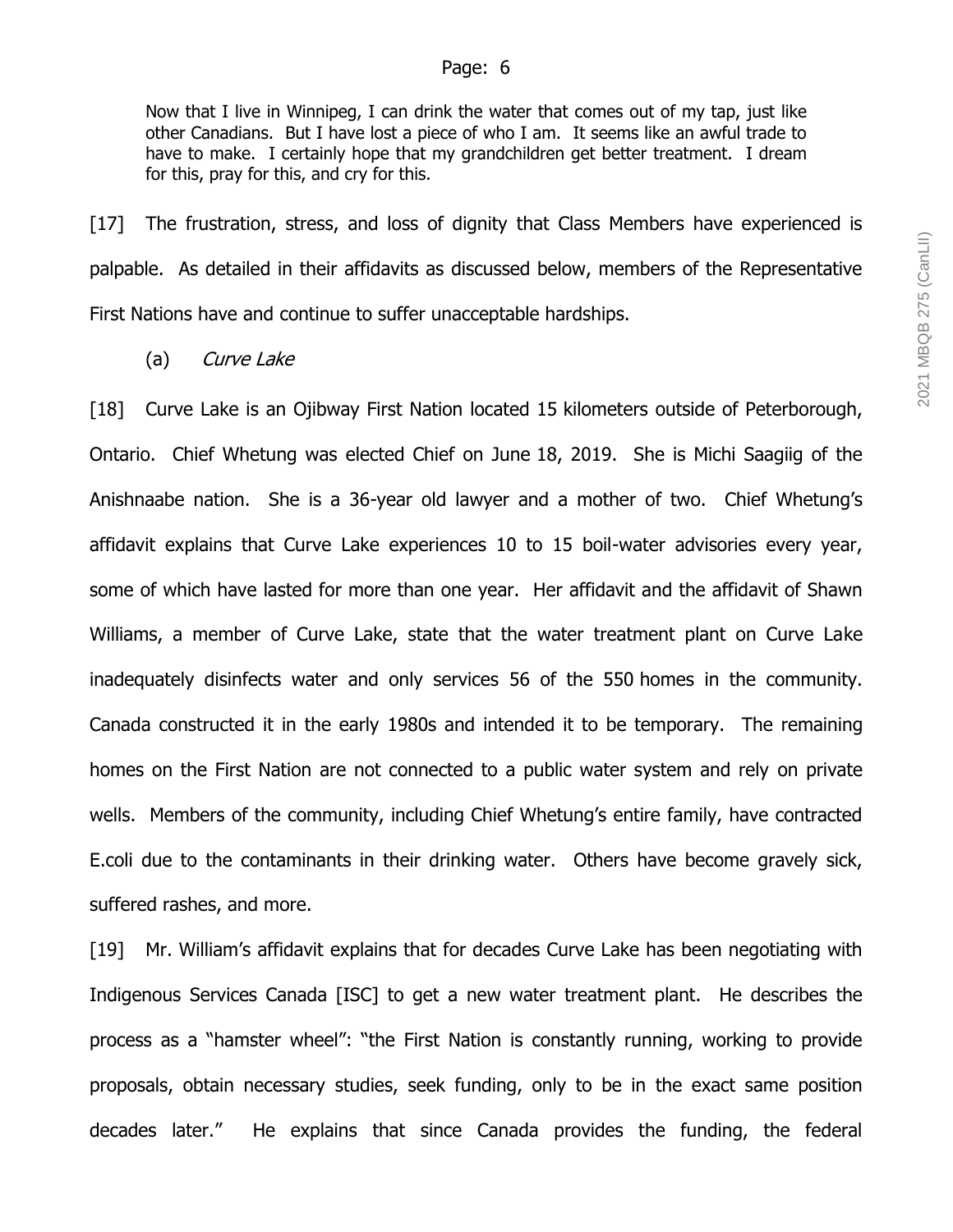government's sign off is needed at every stage of development. He attributes the delay to ISC's habit of providing "funding for studies, small projects, and other lower cost items as a means to appease First Nations while they wait for the big ticket funding to actually address their needs, if that day ever arrives."

[20] The affidavit of Katie Young-Haddlesey, the Economic Development Coordinator of Curve Lake, states that the water crisis has "strangled Curve Lake's economic development." She explains that for every business proposal, Curve Lake must consider whether "there will be enough water and whether the quality will impact the business." Proposals for businesses like laundromats, car washes, restaurants, and hotels are not feasible because there is simply not enough water in the community.

[21] Chief Whetung spoke passionately before both Courts on December 8, 2021. She explained that Curve Lake has been fighting for clean drinking water since before she was born. For her, the Settlement not only means that the First Nation will have clean water in the near future, but that her children will be able to stay and grow up in their community.

#### (b) Neskantaga

[22] Neskantaga is an Oji-Cree remote fly-in community in northern Ontario and is situated along Lake Attawapiskat. Neskantaga is subject to the longest drinking water advisory in Canada — the First Nation has not had safe drinking water for over 26 years. Members of Neskantaga have had to evacuate their community twice in the past three years because of their water.

[23] Christopher Moonias was the Chief of Neskantaga from 2019 to 2021. He now acts as special advisor to Neskantaga and remains a Representative Plaintiff. Chief Wayne Moonias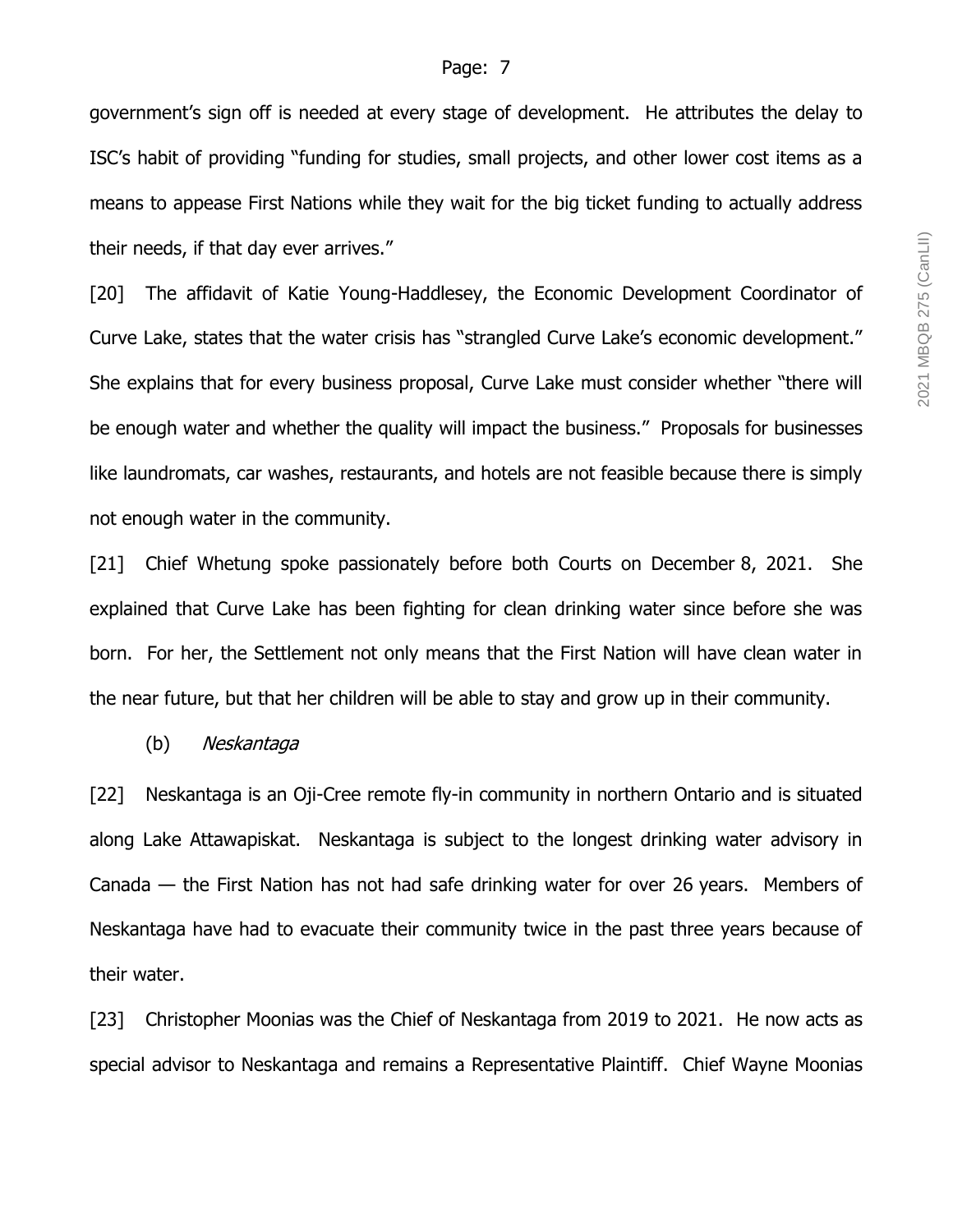is the current Chief of Neskantaga. He took office on April 1, 2021 and continues the work of Former Chief Christopher Moonias with respect to these Actions.

[24] The affidavit of Chief Wayne Moonias describes the traumatic effect the drinking water advisory has had on both individuals and the community and emphasizes its adverse effect on community members' mental health. As explained by the Community of Neskantaga in the Joint Press Release dated July 20, 2021, "[o]ur symptoms are real, and result in kids committing suicide, getting rashes, and suffering severe eczema. The skin conditions are particularly awful. They make our people feel like they have to hide themselves, and furthers their loss of dignity, on top of already feeling like maybe they don't deserve clean water."

[25] Class Members from Neskantaga also submitted affidavits supporting the Settlement and detailing their stories. Those Class Members included Former Chief Peter Moonias, Dorothy Sakanee, Maggie Sakanee, Marcus Moonias, and Amy Moonias. Maggie Sakanee's affidavit details the skin rashes and sores that her grandchildren developed due to the water, which only cleared up after being evacuated to Thunder Bay. Amy Moonias' affidavit tells a very similar story. Due to the expense of bottled water (a 4-litre bottle of water in Neskantaga costs 16 dollars), Amy Moonias often had to choose between feeding and bathing her baby. Likewise, Dorothy Sakanee sometimes had to choose between buying bottled water and essentials like food or diapers. When she had to boil water, it came at the expense of spending time with her children. Former Chief Peter Moonias' affidavit states that he declared a State of Emergency in the early 2000s because a cancer-causing chemical was found in the water. Dorothy Sakanee's affidavit explains that her youngest daughter died in 1988 from brain cancer. She states that she suspects that the cancer was caused from the water in Neskantaga.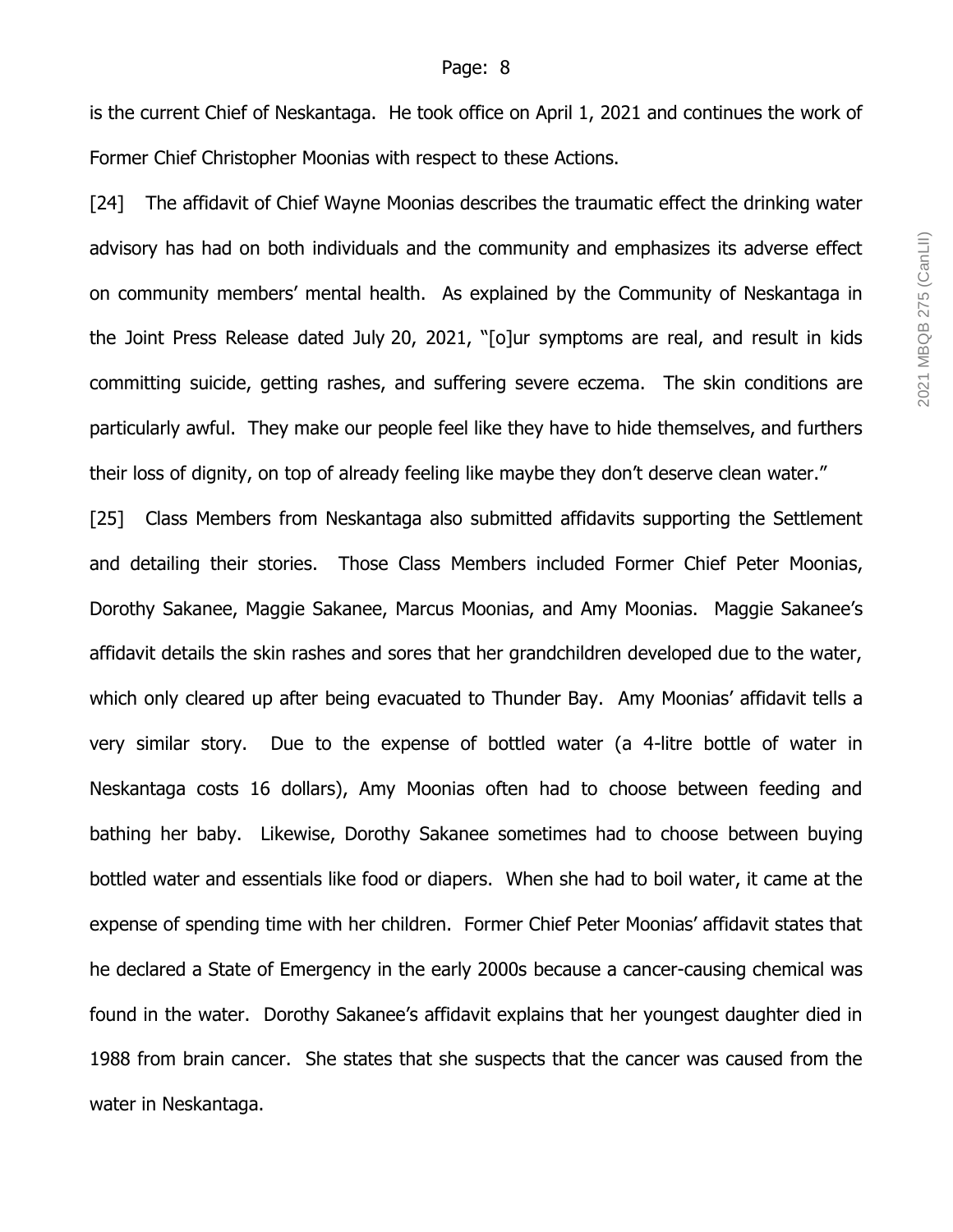# (c) Tataskweyak

[26] Tataskweyak is located in northern Manitoba and has 4,000 members, 2,300 of whom live on the reserve. Chief Spence is Split Lake Cree and is the Chief of Tataskweyak, where she has lived most of her life. She was elected on November 6, 2016 and is the first female Chief. She is a mother of three and a grandmother of one. In her affidavit, Chief Spence states that Tataskweyak has been under a boil water advisory for three years. She explains that the community sources its tap water from Split Lake, which has been contaminated by upstream development and recurring flooding. The affidavit of Tataskweyak member, Robert Spence, further explains that sewage is periodically released into Split Lake. Split Lake is contaminated with E.coli and large-scale blue-green algae blooms known to cause serious illness in humans.

[27] Accordingly, in 2006 and 2019, Tataskweyak sent Canada feasibility studies for a new water intake system, which would draw from Assean Lake. Instead, Canada upgraded the filtration and UV system in the existing water plant, which left the water tasting and smelling like chemicals. Chief Spence explained that occasionally, when the water line breaks, the tap water runs brown. The affidavit of Roderick Richard Spence, another member of Tataskweyak, similarly describes the tap water as smelling like chlorine and looking like "lemonade." Even after Canada's upgrades, the water remains unsafe to drink without boiling. In May 2020, Chief Spence obtained Canada's commitment to pay for bottled water delivery and enhanced water testing. Prior to this, however, community members who could not afford bottled water had to drink tap water or haul buckets of water from Assean Lake. In comparison, residents of the City of Thompson, which is upriver from Tataskweyak, enjoy virtually unlimited potable water.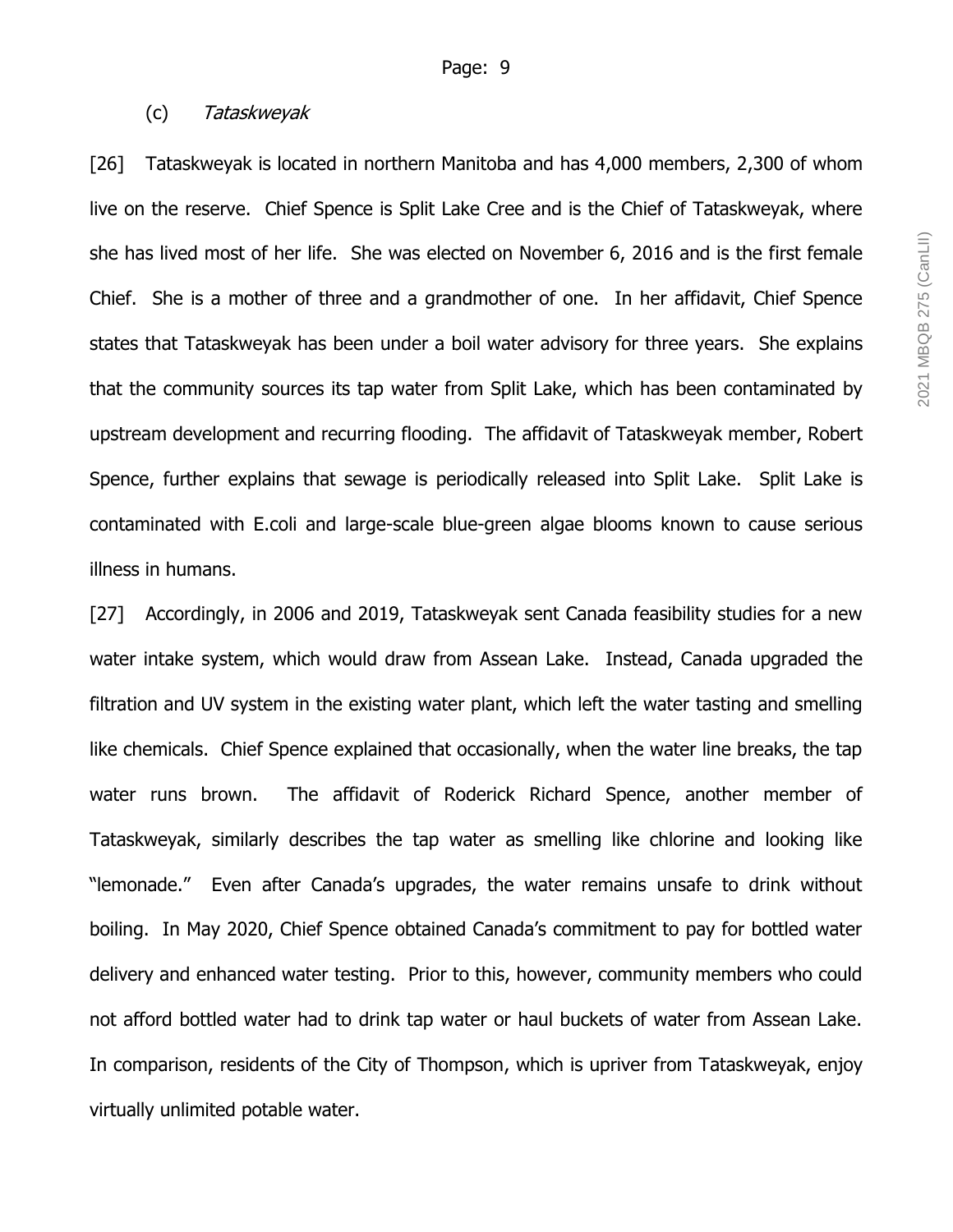[28] Similar to Curve Lake and Neskantaga, skin rashes are the norm for members of Tataskweyak. Class Members Lydia Garson and Clara Flett detailed their children's rashes that resulted from bathing in the contaminated water. Lydia Garson's son was covered in scrapes, sores, and scabs. At one point, despite his mother's dedication, his condition got so bad that his face would bleed. Likewise, although she took special care, Clara Flett's son had to be hospitalized due to his rashes. Class Member Elizabeth Keeper similarly contracted H. pylori infection (a stomach infection) from the contaminated water in Tataskweyak. Chief Spence explains that illnesses related to contaminated drinking water have been exacerbated by inadequate access to healthcare, overcrowded housing, and the COVID-19 pandemic.

#### C. Nature of the Claims & Defences

[29] In the statements of claim filed in both Actions, the Representative Plaintiffs submitted that Canada failed to provide Class Members with potable drinking water. Accordingly, they sought orders and declarations that Canada has: breached its duty of care and acted negligently; contravened the honour of the Crown; breached its fiduciary duties; violated section 36 of the **Constitution Act, 1982**; and committed violations of sections 2(1), 7, and 15 of the **Charter**, which are not saved by section 1. They submitted that as a result, Class Members are denied adequate access to clean drinking water; unable to adequately wash and care for themselves and their families; and prevented from performing traditional ceremonies and spiritual practices.

[30] The Representative Plaintiffs submitted that Canada has always taken responsibility for water systems on reserves but has never provided adequate funding. Furthermore, Canada knew that its funding was inadequate. The Representative Plaintiffs maintain that for most First Nations, federal funding is the only means of constructing and maintaining water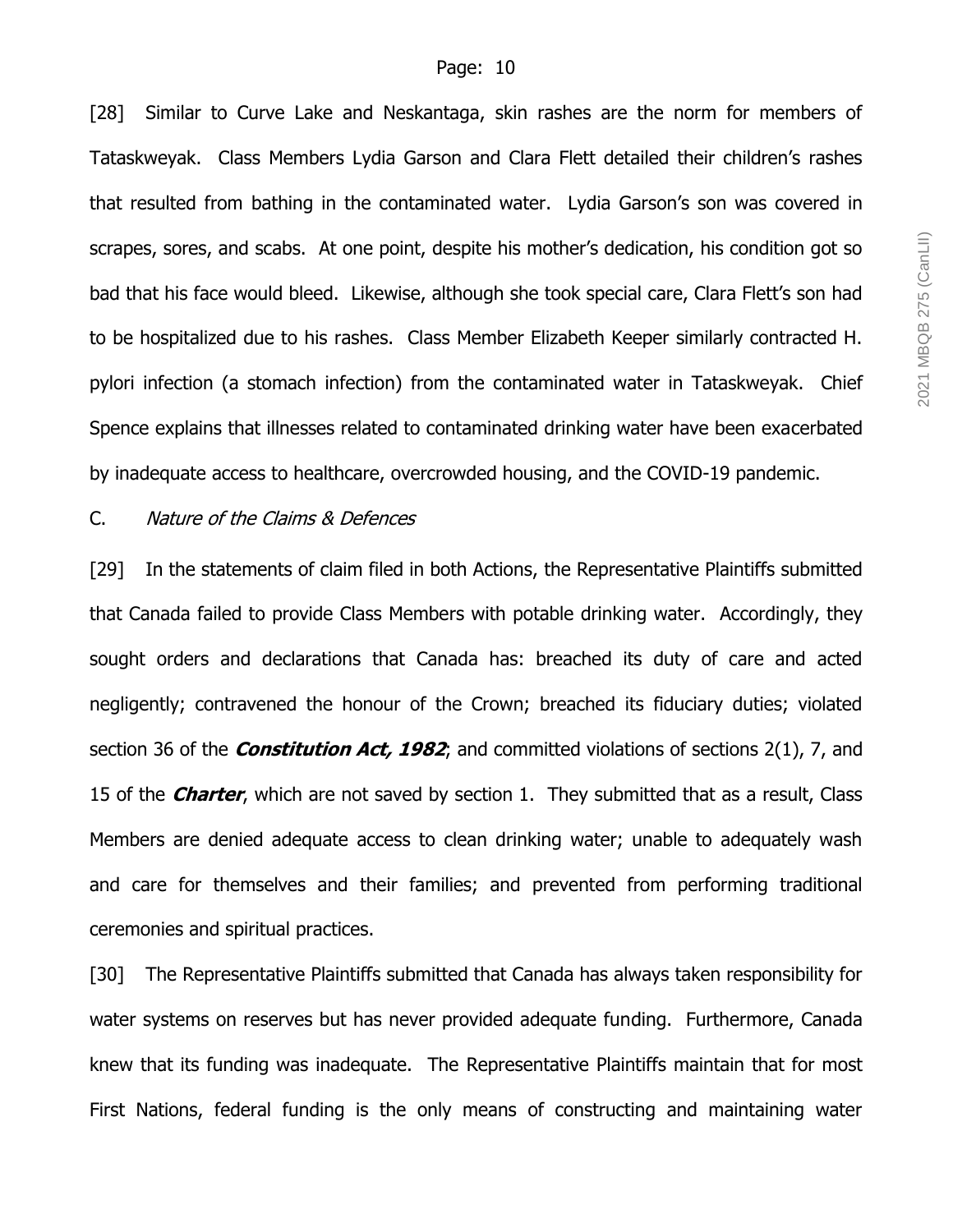infrastructure on reserve but Canada has tied funding to compliance with a complex system of specifications. Accordingly, Canada controls what infrastructure is built, where, how, when, and by whom.

[31] The Representative Plaintiffs in the Federal Action requested damages in the amount of 2.1 billion dollars, plus costs. Of particular note, they also sought an interim or interlocutory injunction and a permanent injunction requiring Canada to construct or approve and fund construction of appropriate water systems to ensure Class Members have adequate access to potable water.

[32] The Defendant did not file statements of defence because the Settlement was reached relatively early in the proceeding. Initially, Canada opposed the relief sought by the Class stating that it had no liability to the Class. The affidavit of John P. Brown, a lawyer for Class Counsel, explains that Canada's public position "was that it funded water systems on reserves rather than manage[ing] them, and that it could not be liable for funding decisions that reflected a core policy." On December 7, 2021, during the Motion for Settlement Approval, Class Counsel explained that their team anticipated that Canada's defence would be similar to that in **Okanagan Indian Band v. Attorney General of Canada**, Vancouver T-1328-19 (FC) [**Okanagan**]. **Okanagan** is an ongoing Federal Court case dealing with similar claims.

#### D. Procedural History of the Action

[33] The Manitoba Court of Queen's Bench had certified the Manitoba Action on July 14, 2020. On September 16, 2020, with the consent of the Defendant, the Representative Plaintiffs in the Federal Action brought a motion for certification. The Federal Court certified the Federal Action on October 8, 2020 pursuant to Rules 334.16 and 334.17.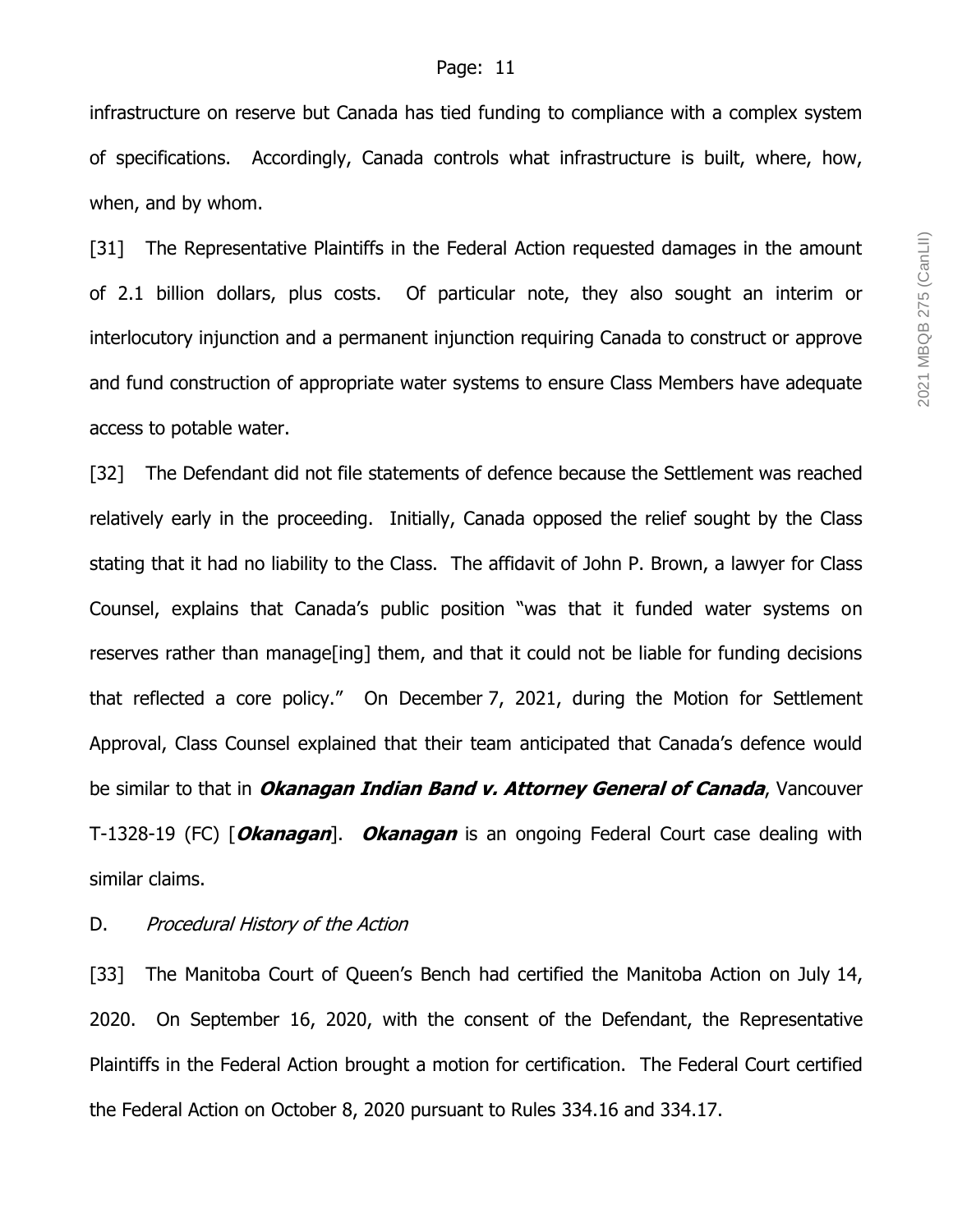- [34] The Courts certified the following common issues:
	- (a) From November 20, 1995 to the present, did the Defendant owe a duty or an obligation to Class Members to take reasonable measures to provide them with, or ensure they were provided with, or refrain from barring, adequate access to water that is safe for human use?
	- (b) If the answer to the First Stage common issue is "yes", did Canada breach its duties or obligations to members of the sub-group?
	- (c) If the answer to common issue (a) is yes, is any breach of the **Charter** saved by s. 1 of the **Charter**?
	- (d) If the answer to common issue (a) is yes, did the Defendant's breach cause a substantial and unreasonable interference with Class Members' or their First Nations' use and enjoyment of their lands?
	- (e) If the answer to common issue (a) is "yes" and the answer to common issue (b) is "no", are damages available to members of the sub-group under s. 24(1) of the **Charter**?
	- (f) Can the causation of any damages suffered by members of the sub-group be determined as a common issue?
	- (g) Can the Court make an aggregate assessment of all or part of any damages suffered by members of the sub-group?
	- (h) Does the Defendant's conduct justify an award of punitive damages, and if so, in what amount?
	- (i) Should the Court order that the Defendant take measures to provide or ensure that members of the sub-group are provided with, or refrain from barring, adequate access to clean tap water?
	- (j) If so, what measures should be ordered?

[35] The Courts appointed McCarthy Tétrault and OKT as Class Counsel. CA2 Inc. was appointed as administrator for the purpose of giving notice of certification. CA2 Inc. gave notice in accordance with the certification orders. Individuals were included in the Class unless they opted out. There were no opt-outs within the opt-out period, which ended on March 29, 2021. First Nations were included in the Class if they opted in.

[36] On December 30, 2020, the Representative Plaintiffs brought a motion for summary judgment on behalf of the Class. Summary judgment was set to be heard before both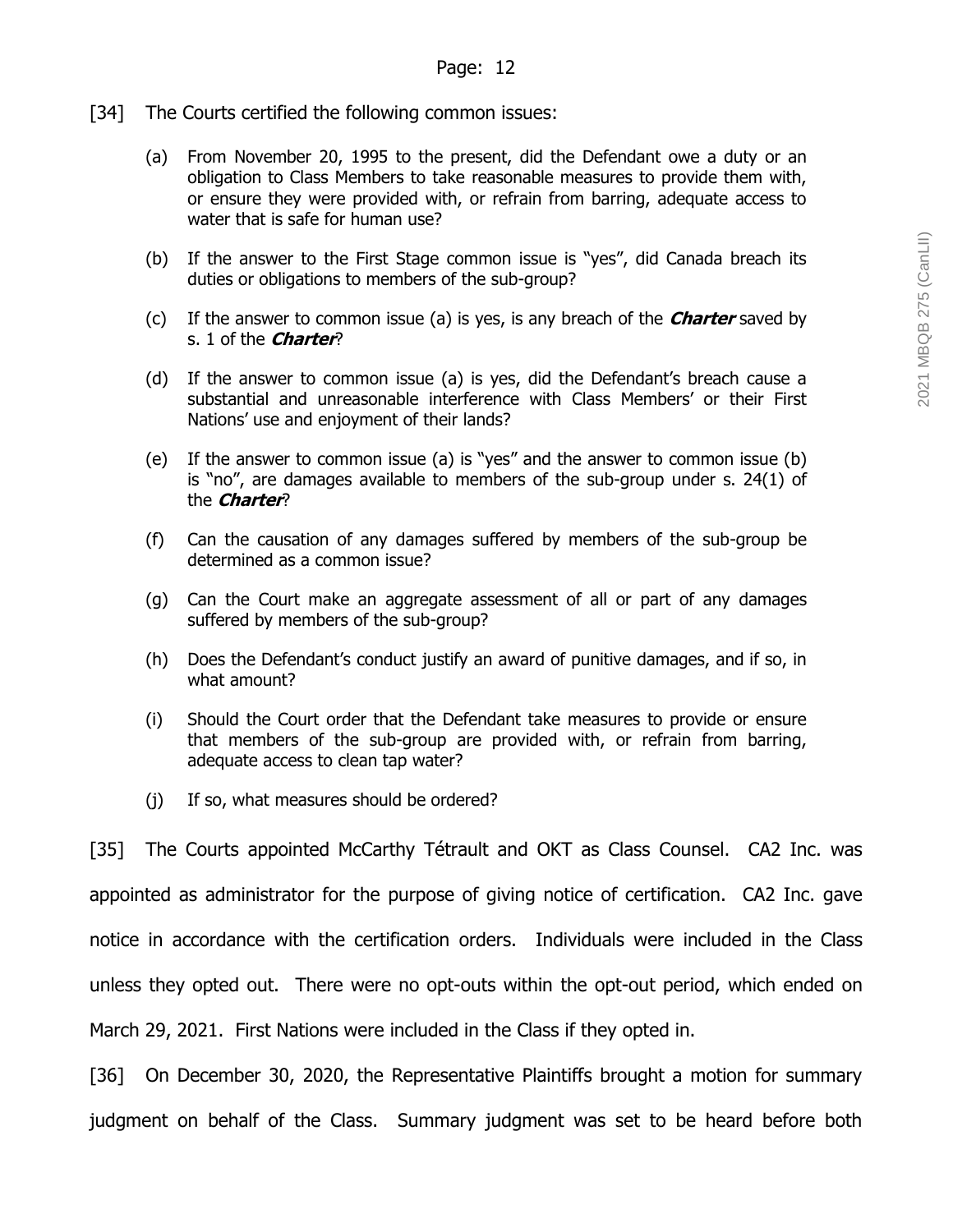Courts, sitting together, on October 4 to 7, 2021. In advance of the summary judgment motion, more than 120 First Nations opted into the Actions. The Representative Plaintiffs summonsed witnesses and were prepared to proceed with cross-examinations. However, on June 20, 2021, the Parties reached an Agreement in Principle. The Agreement in Principle was executed on July 29, 2021 and the Settlement was finalized on September 15, 2021.

[37] On October 5, 2021, Class Counsel brought a motion to approve the Short and Long Form Notices of the Settlement Approval Hearing, as well as a plan for the distribution of these notices. By way of Order dated October 8, 2021, the notices and the plan for distribution were approved. CA2 Inc. was appointed as administrator to give notice and it did so in accordance with the Courts' orders. CA2 Inc. gave Notice of the Settlement Approval Hearing on October 16, 2021. That Notice of Settlement contemplated a 45-day late opt-out period for First Nations that first experienced long-term drinking water advisories after the Actions were certified. There were no late opt-outs.

[38] On November 17 and 18, 2021, respectively, the Courts provisionally appointed Deloitte LLP as the Administrator for the Settlement Agreement [Administrator].

#### E. Settlement Agreement: Key Provisions

(1) Basics

[39] Importantly, the Settlement Agreement contemplates and ensures both retrospective and prospective compensation. The Settlement Agreement provides First Nations and individuals resident on those First Nations with compensation for lack of regular access to safe drinking water. The Settlement also commits Canada to work with First Nations to provide access to clean water and requires Canada to construct and fund appropriate water systems for First Nation communities. The key terms and provisions are set out below.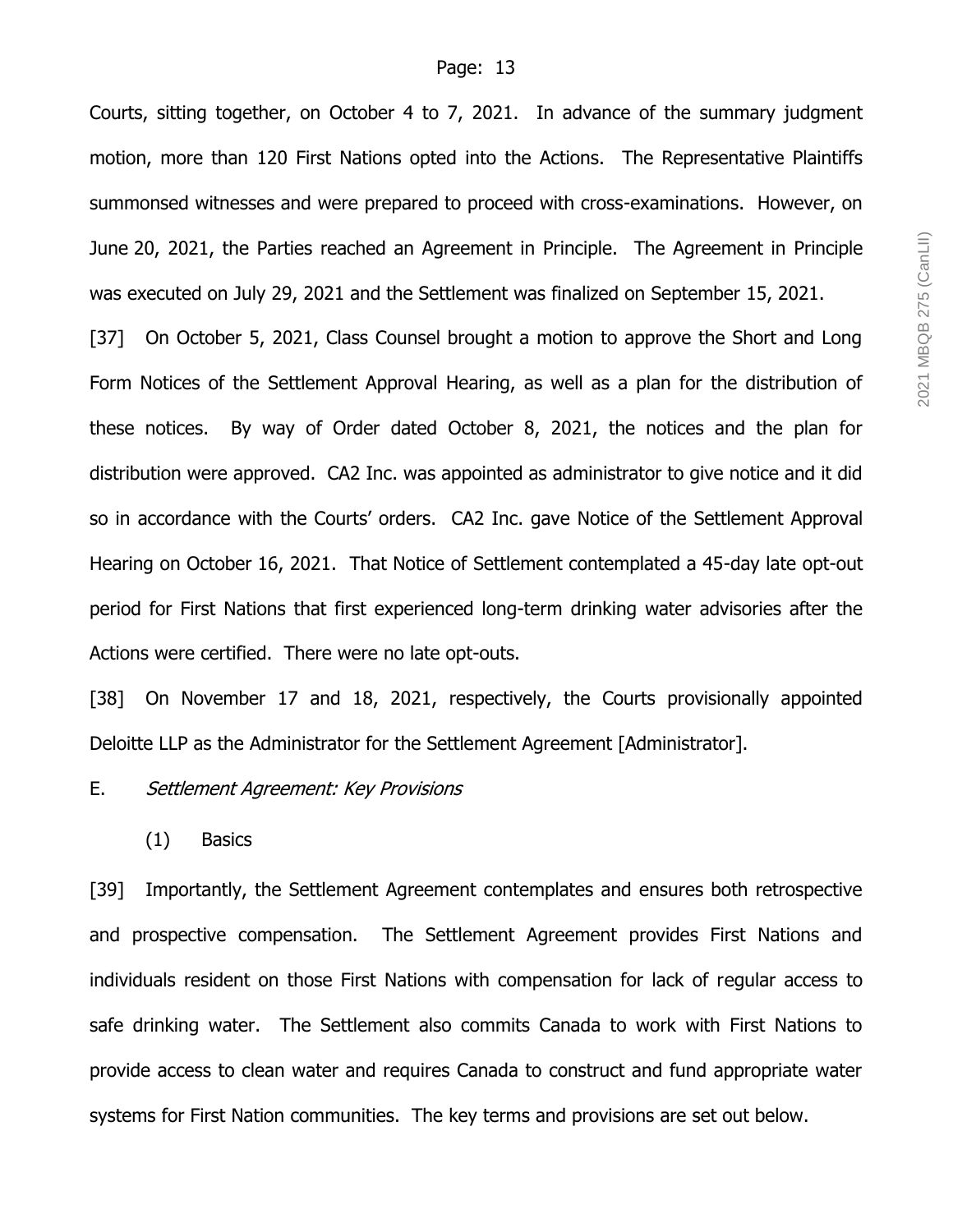### (a) Class & Class Period

[40] The Class Period runs from November 20, 1995 to present. The Class includes (a) Individual Class Members and (b) First Nation Class Members [collectively, Class Members]. Mr. Gorham's affidavit states there are approximately 142,300 Individual Class Members, of which more than 60,000 are minors, and 258 eligible First Nation Class Members.

[41] Individual Class Members include individuals, other than Excluded Persons, who are members of a band [First Nation] as defined by the **Indian Act**, R.S.C. 1985, c. I-5 [**Indian Act**], whose lands are subject to the **Indian Act** or the **First Nations Land Management**  Act, S.C. 1999, c. 24, and whose lands were subject to a drinking water advisory (whether a boil water, do not consume, or do not use advisory, or the like) that lasted at least one year from November 20, 1995 to present [Impacted First Nation]. Those individuals must not have died before November 20, 2017 and must have ordinarily resided in an Impacted First Nation while it was subject to a drinking water advisory that lasted at least one year.

[42] First Nation Class Members include Tataskweyak, Curve Lake, Neskantaga, and any other Impacted First Nation that elects to join this action in a representative capacity.

[43] "Excluded Persons" are members of Tsuu T'ina Nation, Sucker Creek First Nation, Ermineskin Cree Nation, the Blood Tribe, the Okanagan Indian Band, and Michael Darryl Isnardy. These persons are excluded from the Settlement because they have ongoing actions related to drinking water on reserves. When the Actions were initiated, these persons requested that they be excluded so that their ongoing litigation would not be affected.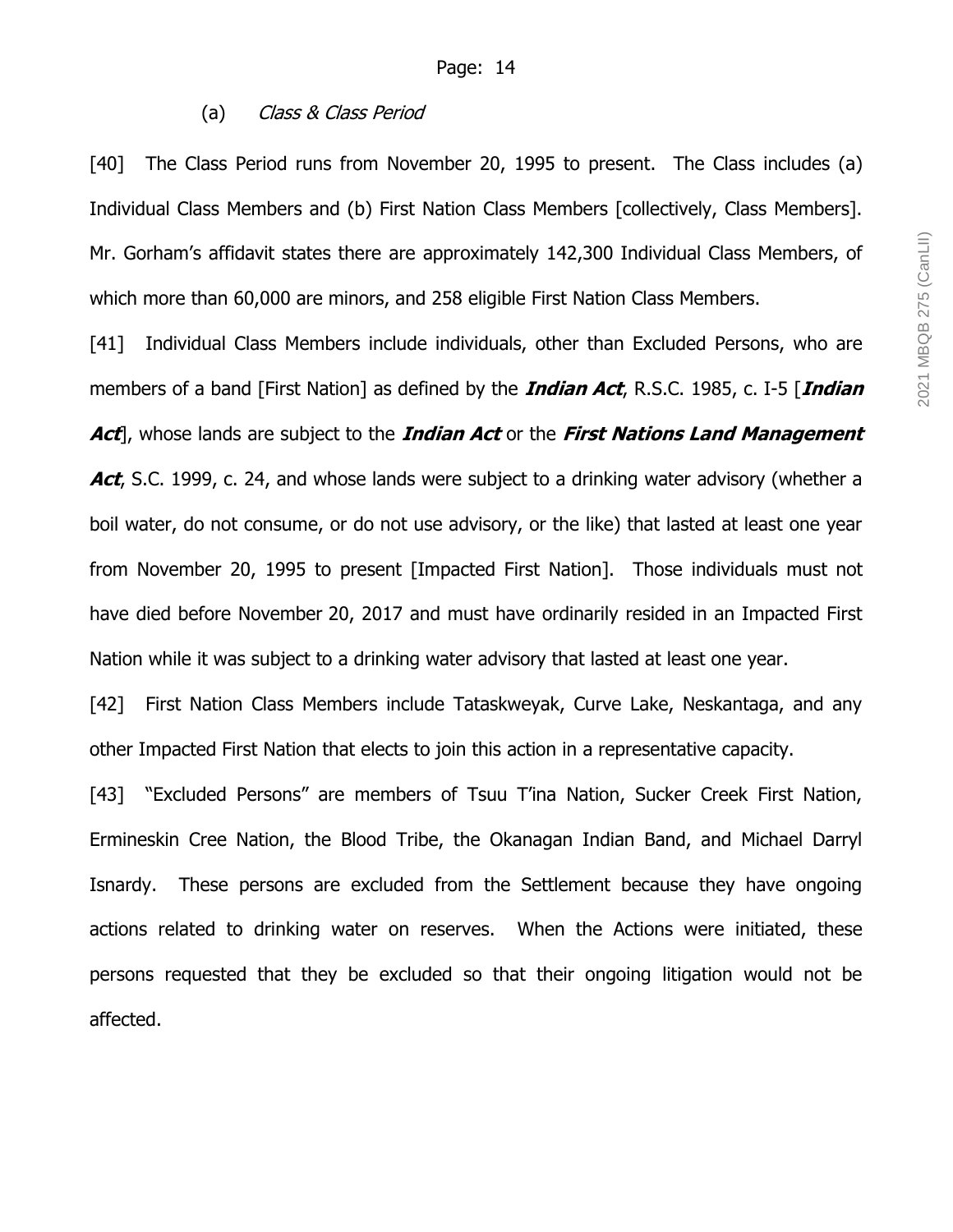# (b) Retrospective Compensation

[44] Under the Settlement Agreement, Canada has agreed to pay individual Class Members a total of 1.438 billion dollars into a trust fund to be distributed to the Class Members, including by paying individual damages in accordance with Article 8, section 8.01(2)(a). Individual Class Members will be paid:

- a) 2000 dollars per year for people in remote First Nations under long-term drinking advisories;
- b) 2000 dollars per year for people in non-remote First Nations under do not use advisories;
- c) 1650 dollars per year for people in non-remote First Nations under do not consume advisories; and
- d) 1300 dollars per year for people in non-remote First Nations under boil water advisories.

[45] Damages for Individual Class Members will be subject to how many individuals make a claim and how many First Nations join the class action. Prorated amounts will be paid for any partial years after the first full year. Furthermore, damages for Individual Class Members are subject to a synthetic federal limitation period. This means that individuals born after 1995 can claim for all the years and portions of the years between November 20, 1995 and June 20, 2021 while they were ordinarily resident on reserve during a drinking water advisory that lasted a year or more. Individuals born before November 20, 1995 can claim for all years and portions of years between November 20, 2013 and June 20, 2021 where they were ordinarily resident on reserve during a drinking water advisory that lasted a year or more.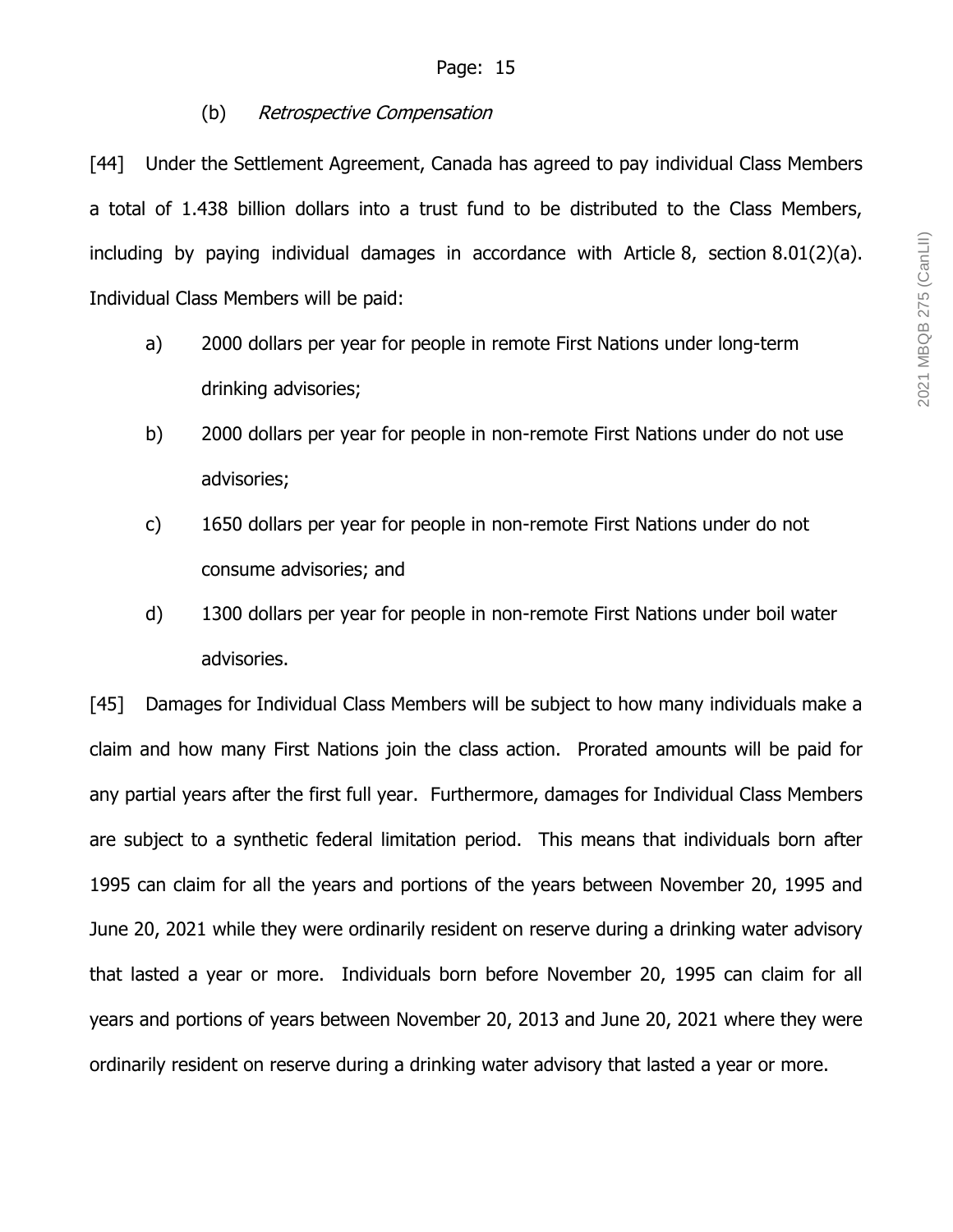[46] Individuals who have suffered specified injuries because of drinking water advisories can claim additional compensation from a specified injuries compensation fund totalling 50 million dollars (Article 5). To claim damages for a specified injury a person must have been ordinarily resident on a reserve under a drinking water advisory for at least a year while the advisory was in place. Furthermore, the injury must have occurred during that time. Individuals suffering specified injuries will only be able to claim for injuries that happened or continued during drinking water advisories after November 2013. Individuals born after November 20, 1995 will be able to claim for injuries going back to that date. The person making the claim must show that they suffered the injury and that the injury was caused by using the water in accordance with the drinking water advisory or by restricted access to safe water caused by the advisory.

[47] Finally, 400 million dollars will be used to establish a First Nations Economic and Cultural Restoration Fund. From that fund, First Nation Class Members will receive a base payment of 500,000 dollars and an amount equal to 50 percent of the damages, not including specified injuries, paid to individual Class Members living on that First Nation's reserve. The retrospective compensation received by First Nation Class Members reflects the harms to the community, which are different from the harms to its individual members. First Nations are free to use that money for any purpose.

#### (c) Prospective Relief

[48] In addition to compensating First Nations and their members, Canada has also agreed to provide funding to fix the problem moving forward. The stated intention in this connection is that the future never again resembles the past. Concretely, Canada has committed to taking all reasonable steps to remove long-term drinking water advisories affecting Class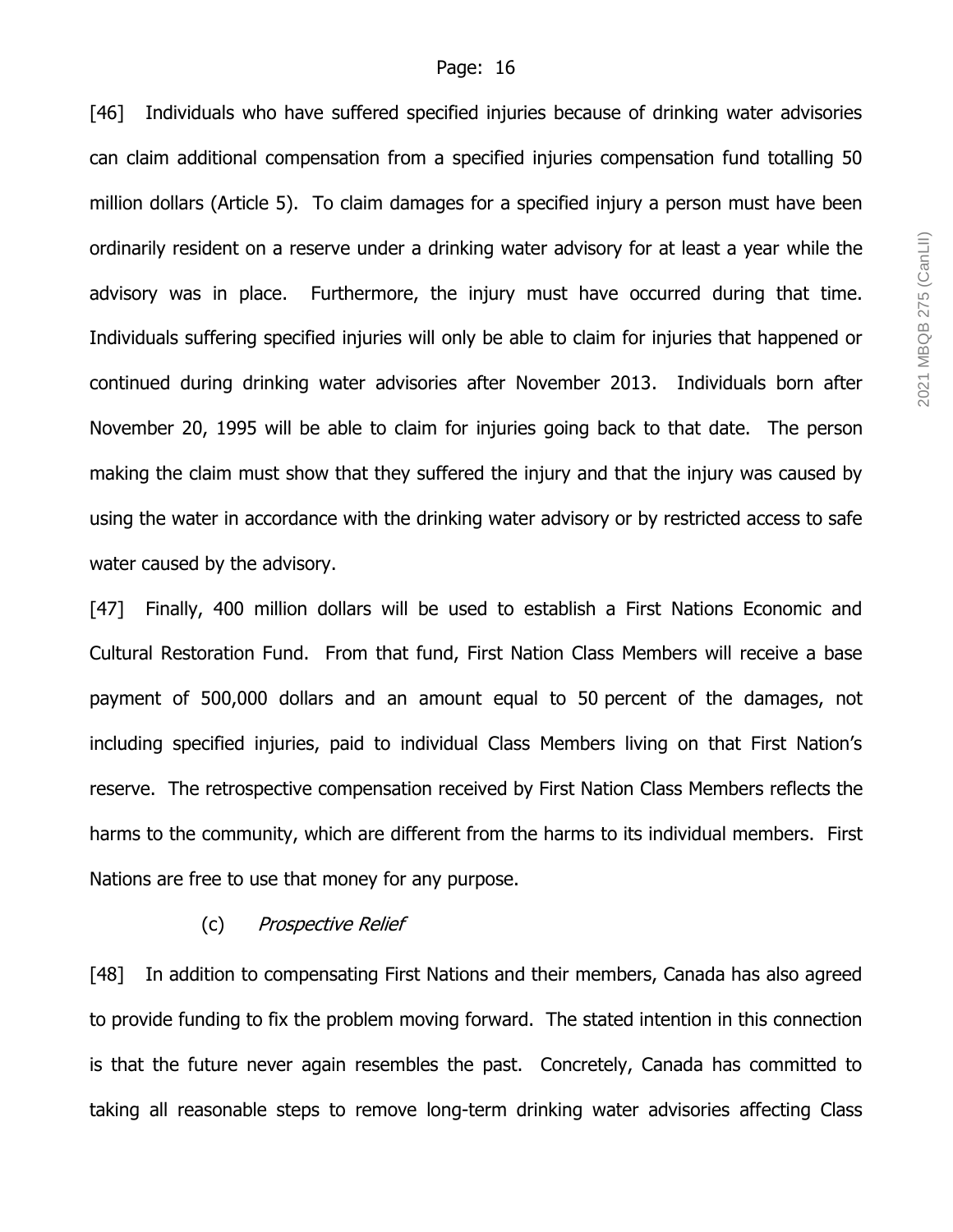Members, including doing everything set out in their Long-Term Drinking Water Advisory Action Plan [Action Plan], which will be updated on an ongoing basis. Formerly a political promise, Class Counsel submits that the Action Plan becomes a legally enforceable obligation under the Settlement.

[49] Additionally, the Settlement requires Canada to take "all reasonable efforts" to ensure that Class Members have regular access to safe drinking water in their homes [the Commitment]. This water must meet either federal or provincial water quality standards, whichever is stricter. The amount of water must be enough that it allows people to use water for all the usual things people in Canada use water for, like drinking, bathing and showering, making food, washing dishes, and cleaning their home and clothes. In support of the Commitment, Canada is required to spend at least 6 billion dollars through March 31, 2030 at a rate of at least 400 million per year on water and wastewater on First Nation reserves. Class Counsel described this 6 billion as the "floor" rather than the "ceiling." Under the Settlement, Canada must use this money to fund the actual cost of construction, upgrading, operation and maintenance of water infrastructure on First Nation reserves.

[50] Further, Canada has committed to take reasonable efforts to repeal the **Safe Drinking Water for First Nations Act**, S.C. 2013, c. 21 and replace it with legislation that is developed through consultation with First Nations. The Settlement also requires Canada to spend 20 million dollars in funding through 2025 for a First Nations Advisory Committee on Safe Drinking Water. That Committee will work with ISC to support forward-looking policy initiatives and provide strategic advice. Additionally, Canada will provide 9 million dollars in funding through 2025 for Class Members' water governance initiatives and 50 million for the cost of administering the Settlement Agreement.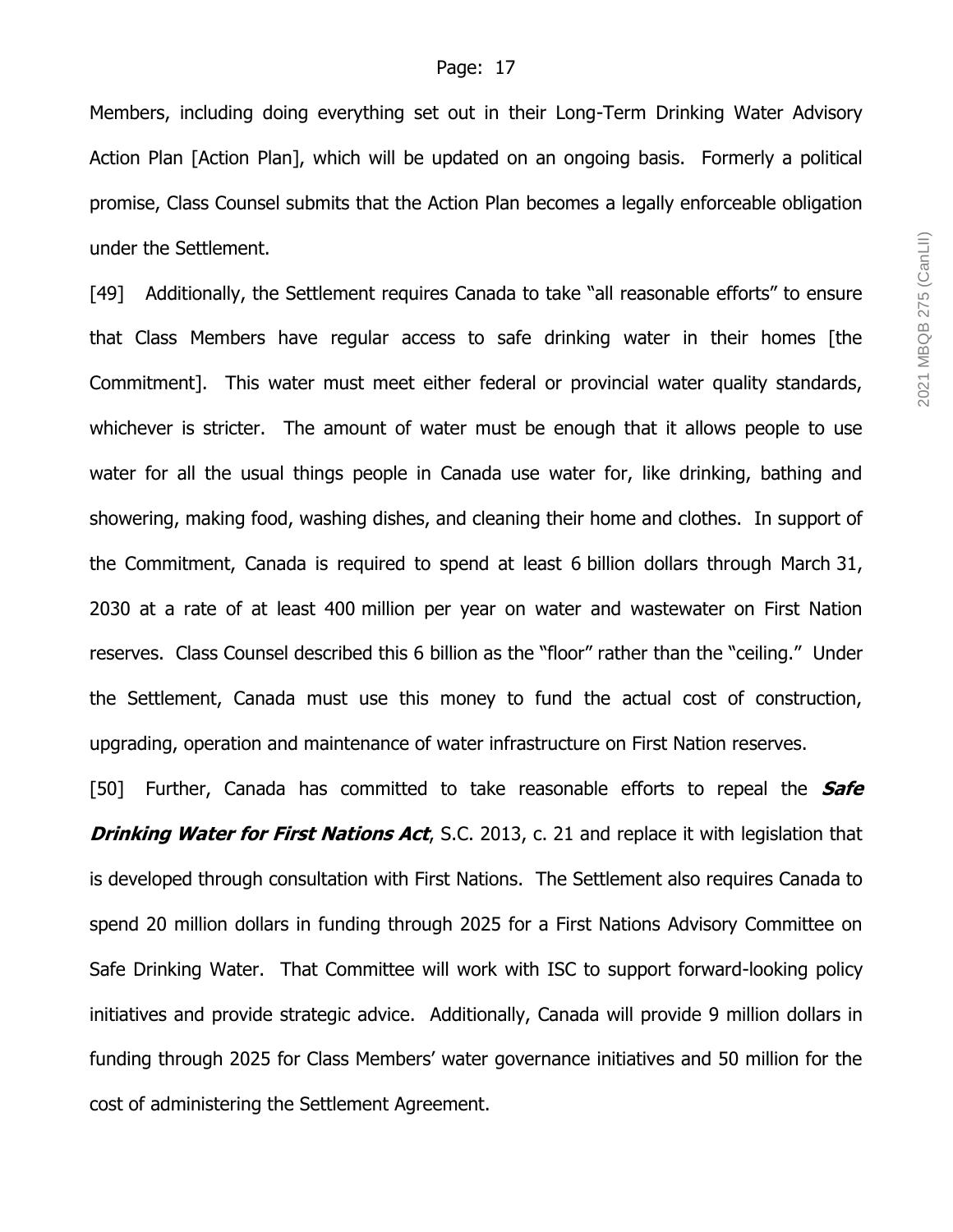# (2) Alternative dispute resolution process for Commitment disputes

[51] The Settlement Agreement and Schedule K contemplate different stages of dispute resolution. Any disputes related to the Commitment (i.e., where Canada and a First Nation cannot agree on whether Canada is meeting its Commitment under the Settlement Agreement and about proposed plans for meeting its Commitment) proceed through a specific alternative dispute resolution process [ADR Process]. Class Counsel submitted that the ADR Process integrates Indigenous Legal Traditions. It should be noted that the ADR Process promotes the use of Indigenous language and where necessary, will occur on the First Nations' respective reserves while utilizing certain protocols such as gift giving, Elder participation, and traditional teachings. Engagement with the ADR Process entails the following steps:

- 1. If a First Nation determines that Canada is not meeting or has ceased meeting the Commitment, the First Nation must let Canada know (section 9.06 (1)).
- 2. Canada then has an obligation to consult with the First Nation to try to meet the Commitment as soon as possible. Canada must also pay the costs of any technical advice the First Nation needs to determine what Canada must do to meet the Commitment (sections 9.06(2), (3)).
- 3. Canada must make all reasonable efforts to reach an agreement with the First Nation that identifies the steps Canada will take to fix the issues (section 9.06(4)).
- 4. If Canada does not comply with the agreement or if the parties do not reach an agreement within three months, the First Nation can start the ADR Process.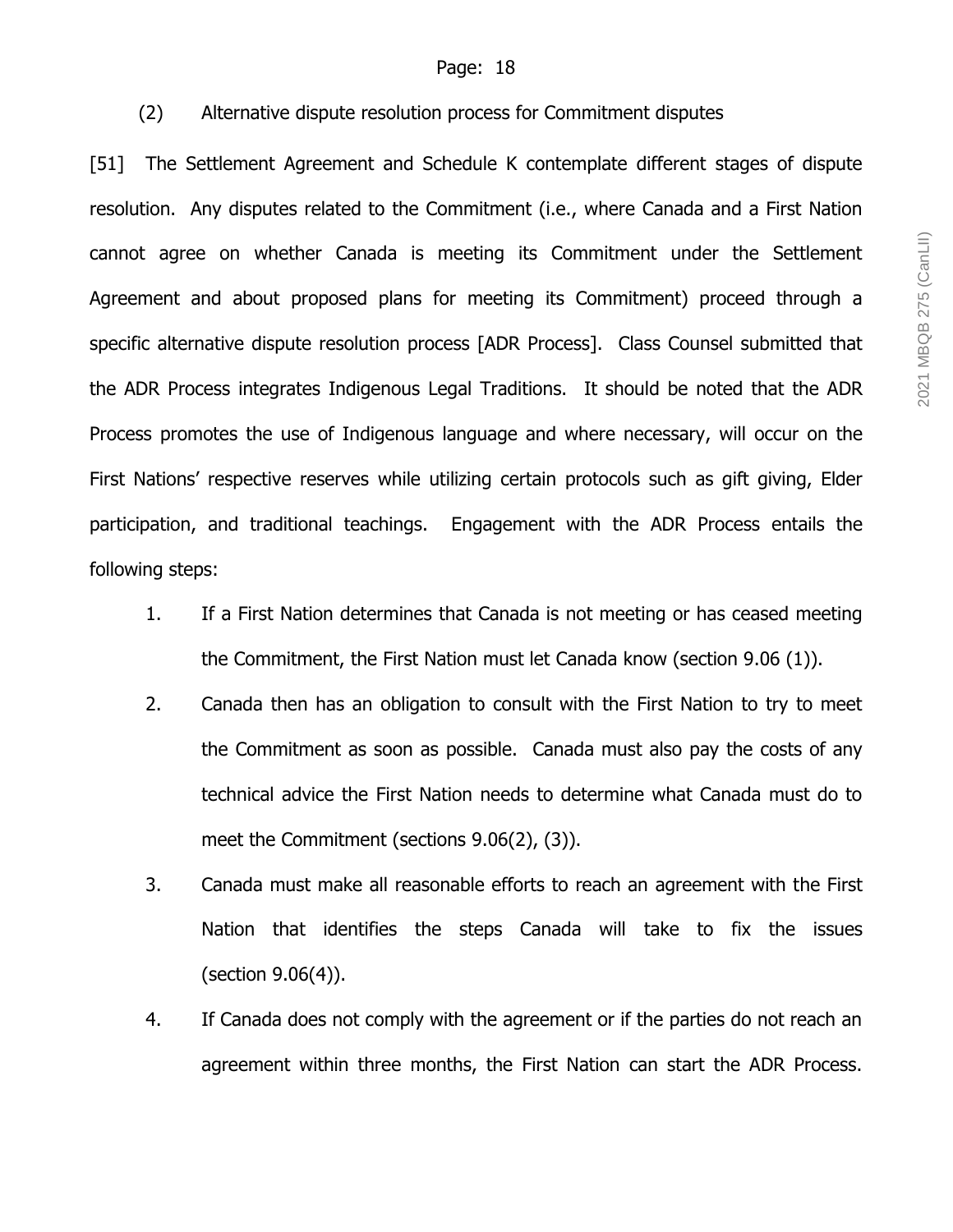The ADR Process proceeds through negotiations, mediation, and, if no agreement can be reached, arbitration (section 9.07).

[52] In short, on a matter of such great and fundamental importance  $-$  the provision of safe drinking water — Canada will not be the final arbiter respecting its own efforts in relation to the Commitment outlined in the Settlement Agreement. Further, all of the phases outlined above must be completed within strict timelines.

[53] Under the Settlement, Canada will pay the reasonable costs of convening the ADR Process, together with the reasonable fees and disbursements of any mediator or arbitrator. Canada will also pay half of the reasonable costs and disbursements of a First Nation's participation in the ADR Process.

#### (3) Supervisory Role of the Courts

[54] Under Article 1, section 1.16 of the Settlement, the Courts maintain jurisdiction to supervise the implementation of the Agreement in accordance with its terms, including the adoption of protocols and statements of procedure and may give any directions or make any orders that are necessary for those purposes.

(4) Claims Process

### (a) First Nation Class Member Damages

[55] To participate in the Settlement, First Nation Class Members must give notice of acceptance to the Administrator. The Parties have provided the Administrator with a list [List] identifying, to the best of the Parties' knowledge, the First Nations eligible to become First Nations Class Members. Inclusion on the List is conclusive proof that the First Nation is eligible to be a First Nation Class Member. If the First Nation is not on the List, the Administrator shall consult with the Settlement Implementation Committee before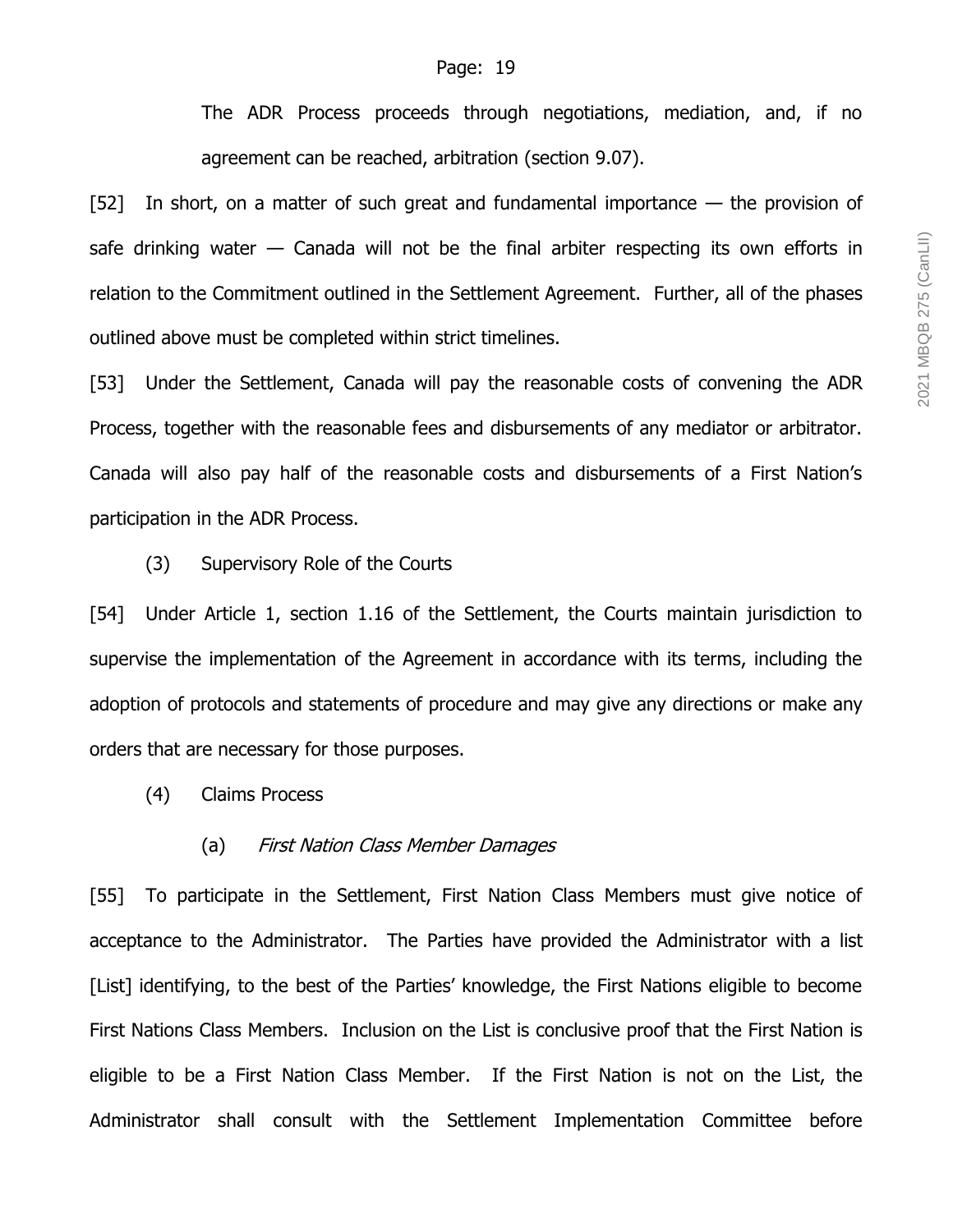determining whether the First Nation is eligible to be a First Nation Class Member. The Administrator may request additional information or evidence before making the determination as to whether a First Nation is eligible to be a First Nation Class Member.

#### (b) Individual Class Member Damages

[56] Individual Class Members wishing to make a claim for retrospective compensation (including a claim for a specified injury) must submit a claims form. The claims form is simple and requires the following: identifying and contact information; what First Nations the claimant is a part of; dates of residence on reserves experiencing long-term drinking water advisories; representative information; declaration and consent; and details about a specified claim, if applicable.

[57] Section 17 of Schedule F of the Settlement outlines the Claim Process. Schedule F states that for those making a specified injuries claim, a claimant may submit some or all of the following to the Administrator in support of their claim:

- a) Medical records of the injury and its cause;
- b) Other records, including written records, photographs, and videos, of the injury and its cause;
- c) A written statement; and
- d) Oral testimony.

[58] Section 18 of Schedule F states, "the process of claiming compensation for Specified Injuries is intended to be non-traumatizing and section 17 of this Schedule F does not prevent a Claimant from establishing their eligibility for Specified Injuries Compensation on the basis of their Claims Form alone." The burden of proof for establishing a specified injury is on the balance of probabilities.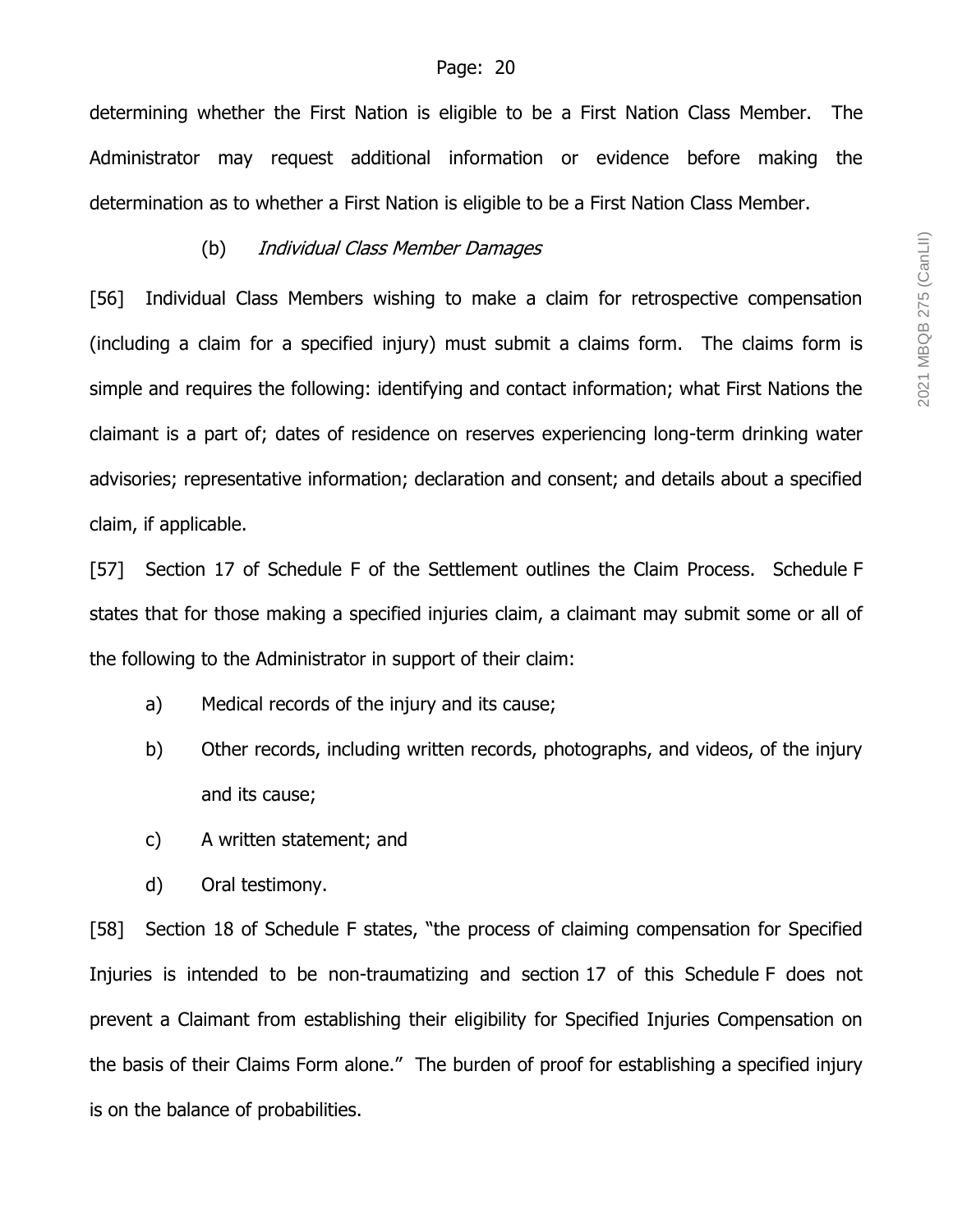[59] The claims process will commence within 60 days of settlement approval. The Administrator will promptly review each claims form, band council confirmation, and other relevant information to determine if the claimant is eligible and calculate the claimant's entitlement. When the Administrator pays compensation to the claimant, the Administrator must also explain how the amount was calculated and that the claimant may appeal the Administrator's decision to the Third-Party Assessor.

#### (c) Third Party Assessor

[60] When an individual or First Nation claimant wants to appeal a decision of the Administrator, the claimant must provide a written statement to the Administrator within 60 days of receiving the Administrator's decision. That written statement must explain how the Administrator erred. The Administrator will forward the materials to the Third Party Assessor. When considering an appeal, the Third-Party Assessor may consult the claimant, the Administrator, and the Settlement Implementation Committee. The Third-Party Assessor may also request further evidence to support the claim. The Third Party Assessor's decision is final and not subject to appeal or review.

#### (5) Counsel Fees

[61] Class Counsel's fees are severable from the rest of the Settlement and subject to a different Order and Reasons issued separately but concurrently by both Courts. In other words, the Courts can approve the Settlement separate from the approval of Class Counsel's fees. The Courts' refusal to approve Class Counsel's fees would have no effect on the implementation of the Settlement Agreement. Additionally, Class Counsel's fees were negotiated after the Settlement was reached and do not take money away from Class Members.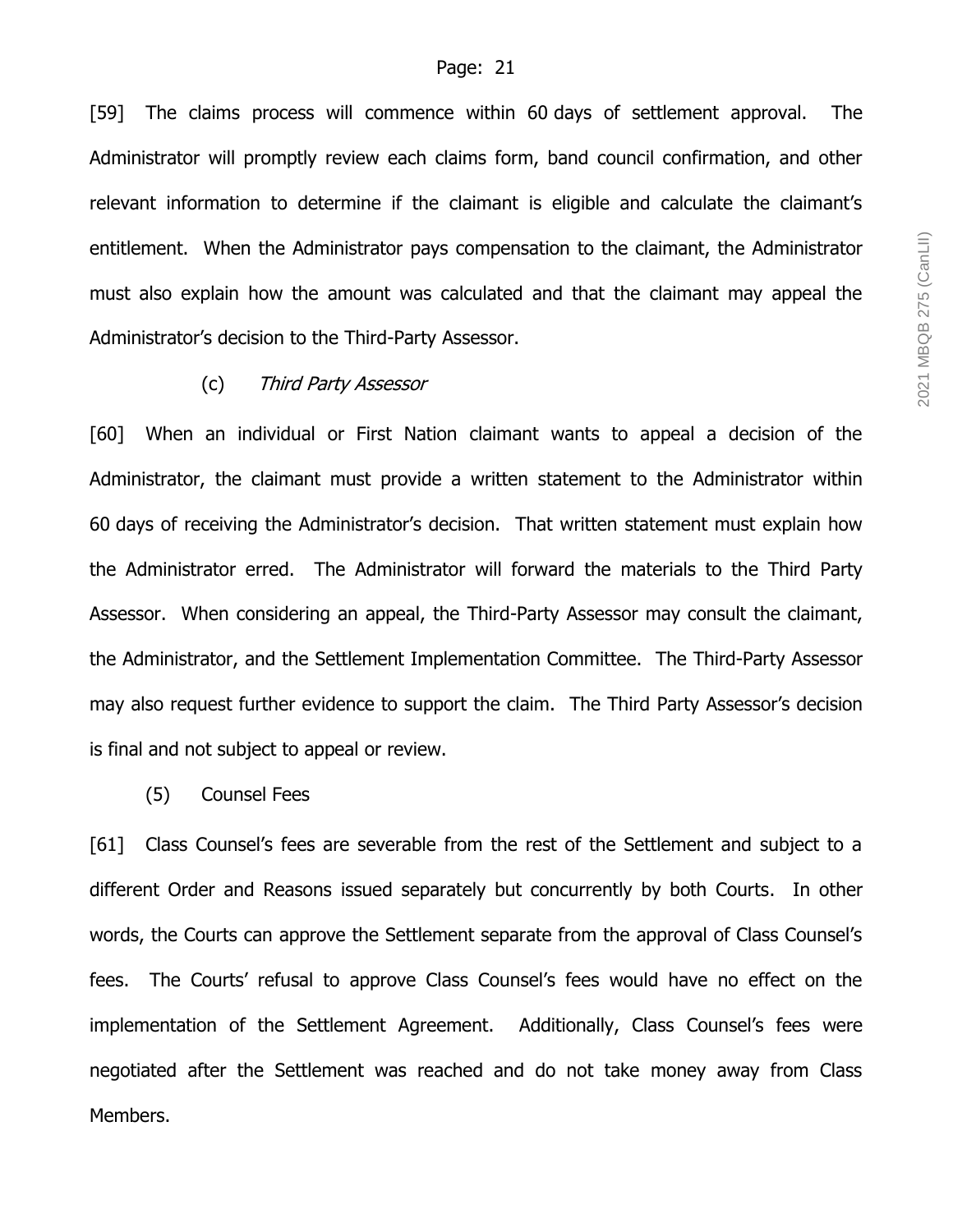### (6) Appeal Period

[62] Following the approval of the Settlement, a Class Member may appeal the Orders of the Courts within 30 days. Under Rule 334.31(2) of the **Rules** there is an additional 30 days for a Class Member to apply for leave to appeal to exercise the right of a Representative Plaintiff's right of appeal if no Representative Plaintiff commences an appeal within the first 30 days. This means that the earliest Implementation Date, as defined in the Settlement, is 60 days from the Courts' Orders. Thereafter, the Proposed Settlement Agreement will become binding on all Individual Class Members. The Proposed Settlement Agreement will become binding on First Nations as they formally accept its terms.

### (7) Release

[63] Importantly, in exchange for everything discussed above and as set forth in the Settlement, Class Members agree to release Canada in respect of any liability for failing to provide, or fund the provision of safe drinking water on their reserves through the end of the Class Period.

### **IV. ANALYSIS**

# **IS THE SETTLEMENT AGREEMENT FAIR AND REASONABLE AND IN THE BEST INTERESTS OF THE CLASS?**

#### A. Legal Framework

[64] Rule 334.29 of the **Rules** and section 35(1) of **The Class Proceedings Act** state that class proceedings may only be settled with the approval of a judge. The relevant test for approving a settlement is whether the Settlement is "fair and reasonable and in the best interests of the class as a whole" (**Merlo v. Canada**, 2017 FC 533, at paragraph 16; **Toth v. Canada**, 2019 FC 125, at paragraph 37; **McLean v. Canada**, 2019 FC 1075, at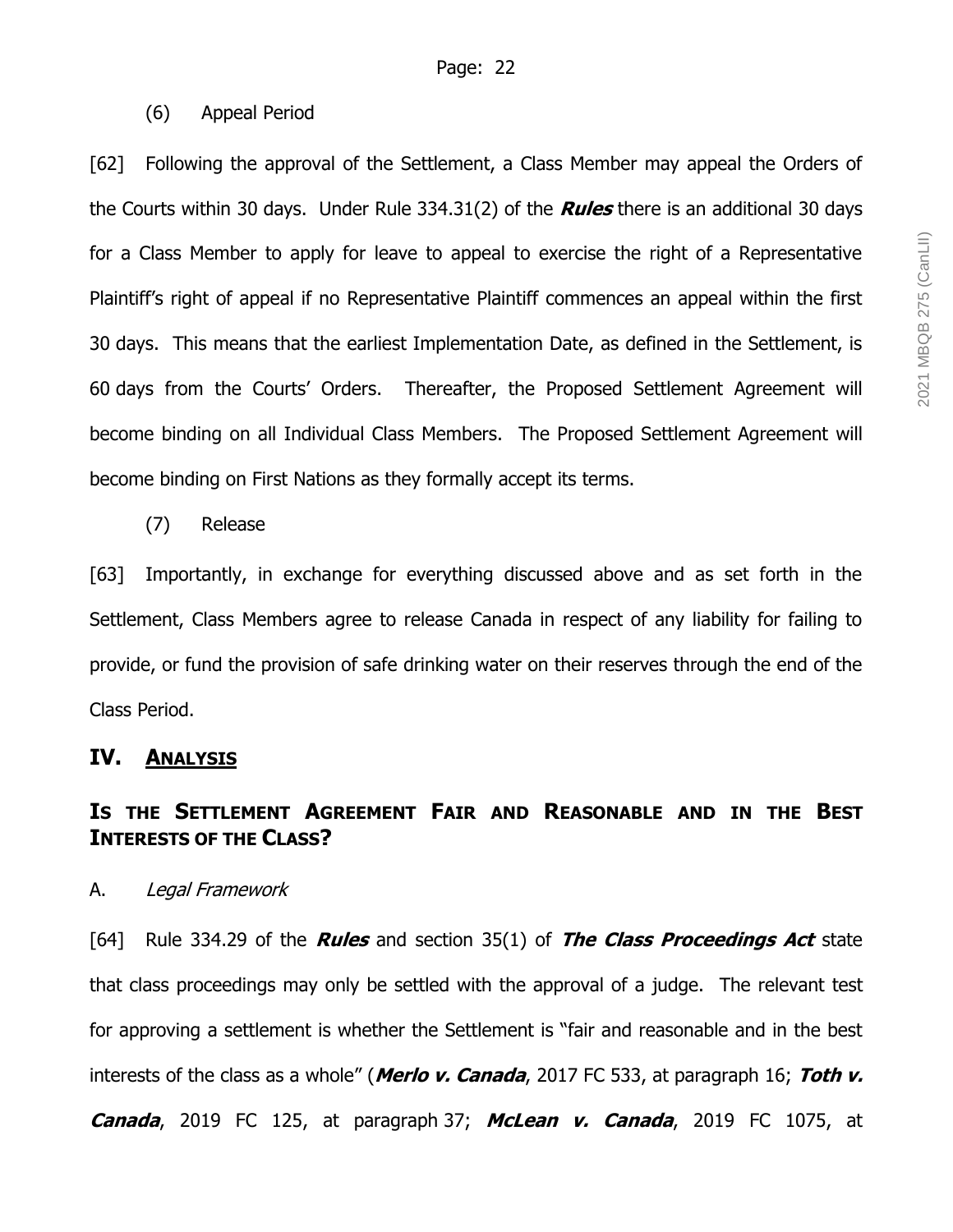paragraph 65 [**McLean**]; **Tk'emlúps te Secwépemc First Nation v. Canada**, 2021 FC

988, at paragraph 36 [**Tk'emlúps**]; **Gray v. Great-Wes Lifeco Inc**., 2011 MBQB 13, at

paragraph 58). Recently, in **Tk'emlúps**, Justice McDonald summarized the appropriate

approach which should inform a court's application of the governing legal test:

[37] The Court considers whether the settlement is reasonable, not whether it is perfect (Châteauneuf v Canada, 2006 FC 286 at para 7; Merlo, at para 18). Likewise, the Court only has the power to approve or to reject the settlement; it cannot modify or alter the settlement (*Merlo*, at para 17; *Manuge v Canada*, 2013 FC 341 at para 5).

. . .

[39] ... as noted in *McLean* (para 68), the proposed settlement must be considered as a whole and it is not open to the Court to rewrite the substantive terms of the settlement or assess the interests of individual class members in isolation from the whole class.

[65] To reject a settlement, the Courts must conclude that the settlement does not fall

within a zone or range of reasonable outcomes (**Dabbs v. Sun Life Assurance Company** 

**of Canada** (1998), 40 O.R. (3d) 429 (Gen. Div.) at 440-44; **Haney Iron Works v.**

**Manufacturers Life Insurance Co** (1998), 169 D.L.R. (4th) 565 (S.C.), at paragraph 44).

A zone of reasonable outcomes reflects the fact that "settlements rarely give all parties

exactly what they want" and are a result of compromise (**Nunes v. Air Transat AT Inc.**,

2005 CanLII 21681 (ON SC), at paragraph 7 [**Nunes**]; **McLean**, at paragraph 9).

[66] The Court should consider the following non-exhaustive factors when assessing if a settlement is fair and reasonable and in the best interests of the class (**Condon v. Canada**,

2018 FC 522, at paragraph 19; **McLean**, at paragraph 66; **Tk'emlúps**, at paragraph 38]:

- a. The likelihood of recovery or likelihood of success;
- b. The amount and nature of discovery, evidence or investigation;
- c. The terms and conditions of the Settlement;
- d. The number of objectors and nature of objections;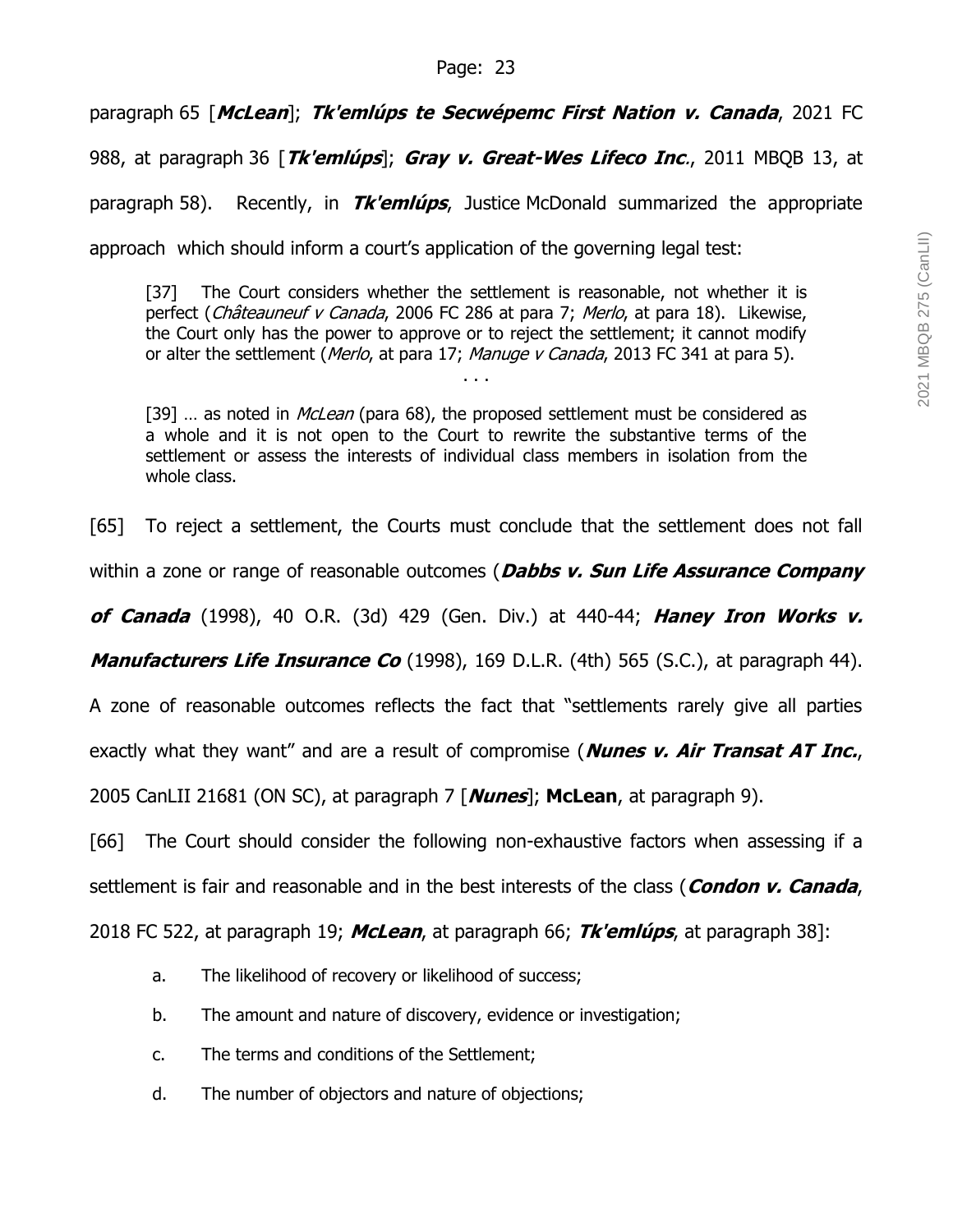- e. The presence of arm's length bargaining and the absence of collusion;
- f. The information conveying to the Court the dynamics of, and the positions taken, by the parties during the negotiations;
- g. Communications with Class Members during litigation; and
- h. The recommendation and experience of counsel.

[67] These factors are to be given varying weight depending on the circumstances (**McLean**, at paragraph 67). The respective factors are addressed below.

#### B. Factors

#### (1) Likelihood of recovery or likelihood of success

[68] The risks associated with litigating the Actions created a high degree of uncertainty, particularly at the beginning of the proceeding. Those risks included but were not limited to the novelty of the claims; delays due to appeals; possible defences raised by Canada; limitation periods; evidentiary issues associated with proving semi-historical wrongs; and the 2021 federal election. As a result, it is fair to say that the likelihood of success was uncertain. Additionally and always, there are and were in the present case, significant human costs associated with litigation. Separate from the inevitable frustrations and stresses attached to any Court process, the Courts cannot ignore as noted by Class Counsel, that, "every day without water compounds the harms Class Members experience."

[69] If Class Counsel successfully established the first common issue, there would be significant evidentiary hurdles to establish that Canada breached their duties. Doing so would require proceeding on a First Nation by First Nation basis, incurring further delay and expense. Furthermore, Class Members would have to testify, which may be re-traumatizing. [70] Novel claims pose a significant challenge for litigants (**Tk'emlúps**, at paragraph 41). At the time of filing, there was uncertainty in the law regarding the ability of collective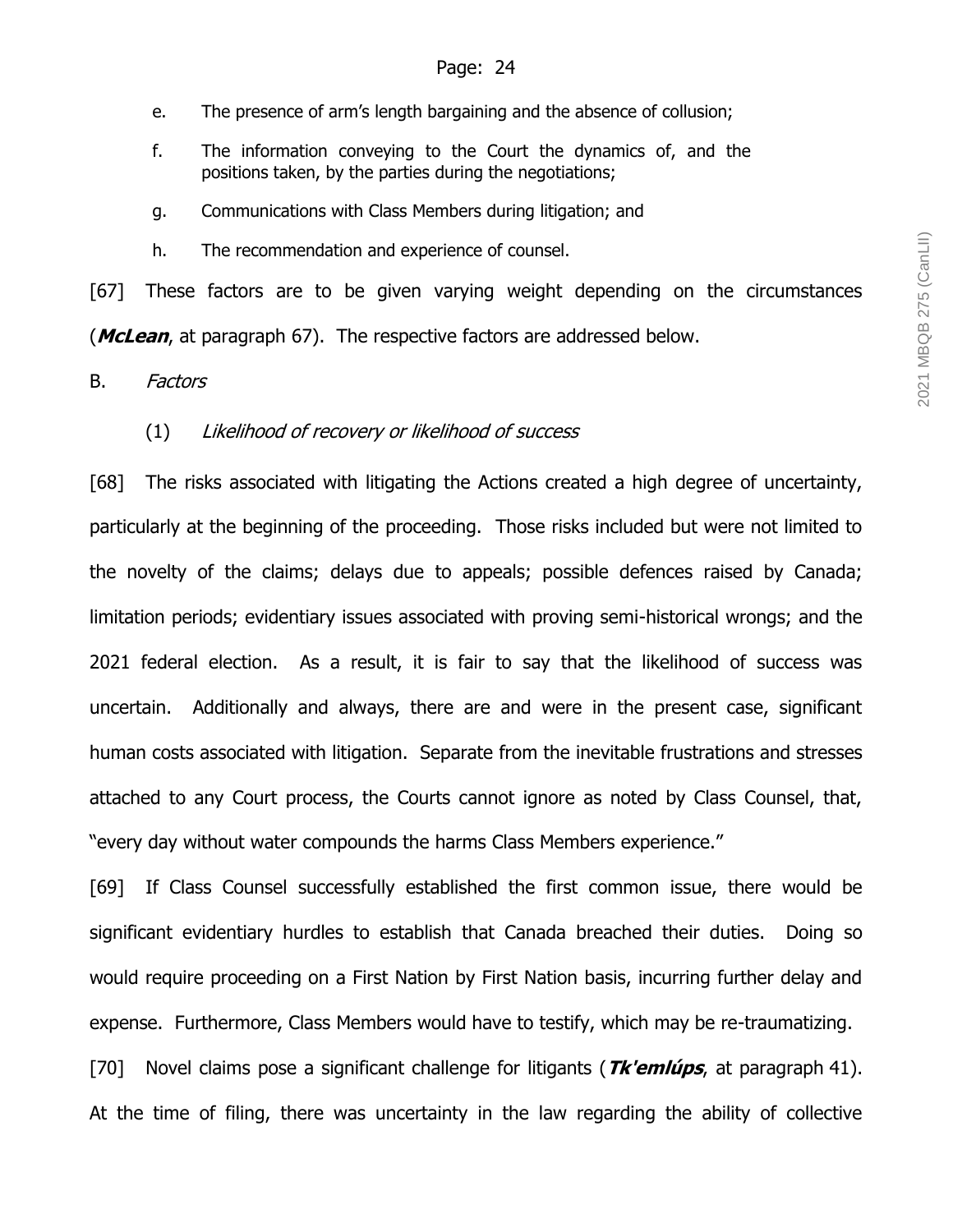entities to assert **Charter** claims. Furthermore, there remains uncertainty about the Courts' ability to compel the type of prospective relief contemplated in the Settlement. For example, the Representative Plaintiffs asked the Courts to compel government spending on a goforward basis to ensure access to safe drinking water.

[71] As time went on, the Representative Plaintiffs' case became stronger and there were some assurances of success. For example, the first class-wide award of aggregate **Charter** damages was confirmed by the Court of Appeal for Ontario after the Actions were commenced (**Reddock v. Canada (Attorney General)**, 2019 ONSC 3196; aff'd in **Brazeau v. Canada (Attorney General)**, 2020 ONCA 184). However, the delays and scope of available remedies still loomed large. In that same Ontario Court of Appeal case, the Court reversed an order directing Canada to spend money on inmate mental health to correct ongoing **Charter** violations in its prisons. While this ruling may have posed significant challenges for the plaintiffs, it is well to note Justice Phelan's words in **McLean**. In the **McLean** settlement, there was prospective relief in the form of a 'Legacy Fund' to promote healing for Indian Day School survivors. Justice Phelan wrote, "[t]here is uncertainty that a court could order such a creation but, no doubt for another day, if Aboriginal issues and litigation are *sui generis*, remedies available might likewise be *sui* generis" (**McLean**, at paragraph 103).

[72] Ultimately, in the present case, the Class did not shoulder the risk alone. The outcome was also uncertain for Canada. Canada was required to contemplate an outcome in which the Courts may have settled the law in favour of the Plaintiffs (**McLean**, at paragraphs 94-95). Put simply, uncertainty in the law meant that both parties faced a real and present risk of failure.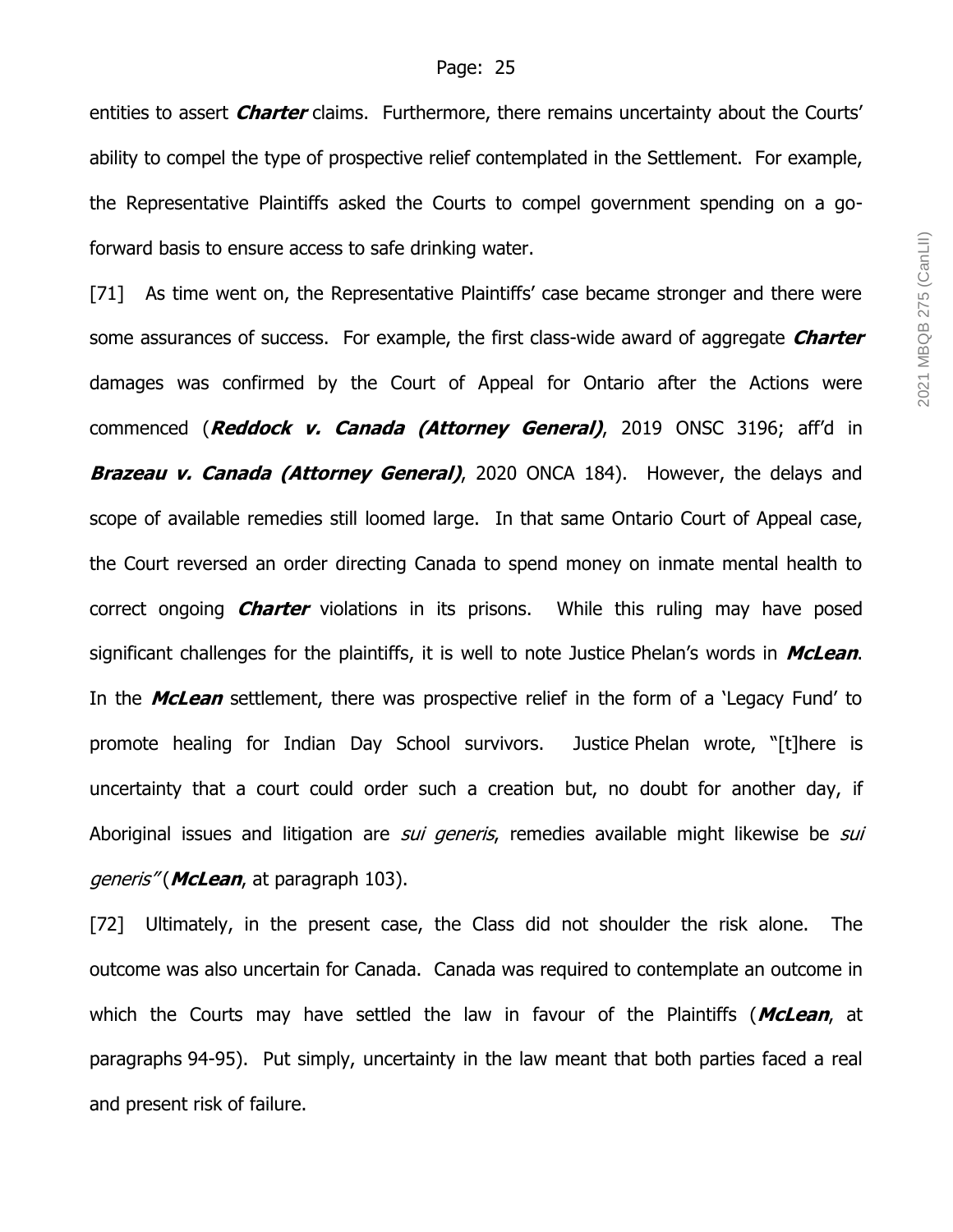[73] In the end, we are of the view that as in many other cases, this too is a "case which cries out for settlement" (**McLean**, at paragraph 79). The Settlement reduces risk and delay. It simplifies the compensation process, enhances access to justice, and most importantly, provides funding to fix an unspeakably tragic problem in respect of which no Canadian should be required to suffer. The settlement now creates a degree of certainty that First Nations will be able to lift water advisories in the near future. That is an assurance that litigation could not promise.

#### (2) The amount and nature of discovery, evidence, or investigation

[74] Over the entire course of the Actions, Class Counsel consulted with 14 experts including First Nation Elders and knowledge keepers, hydrologists, infectious disease experts, aquatic toxicologists, history professors, and more. The parties also jointly retained and instructed an actuary to determine the size and distribution of the Class. In addition to consulting with experts, the affidavit of John P. Brown explains that Class Counsel reviewed thousands of pages of publically available documentation from Canada and extensively researched relevant legal and factual issues, including causes of action and theories of damages.

[75] As stated above, prior to reaching the Settlement, the parties completed the record for a summary judgment motion. Class Counsel did not file their record but it apparently consisted of 2,800 pages, 8 experts, and 24 witnesses. The parties exchanged the evidentiary records for summary judgment and were ready to begin cross-examinations. It was at this point, after both sides put in a high degree of investigation and the strength of the case became apparent, that negotiations began to intensify. The parties reached the Settlement less than a month before the summary judgment motion was scheduled. The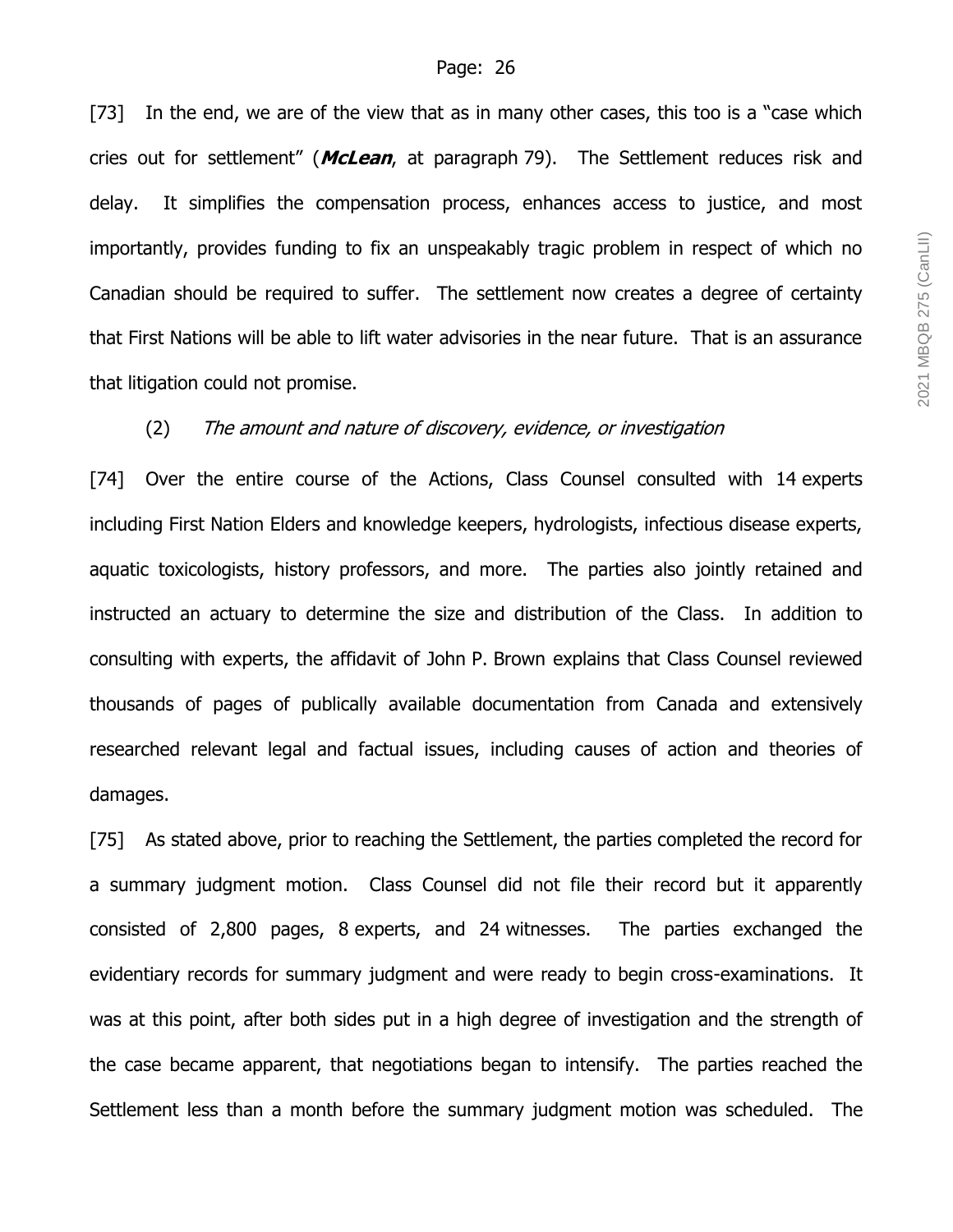Courts agree with Class Counsel that by that time, a great deal of work had been undertaken to prepare this matter for judgment on the merits.

[76] The Courts are satisfied that Class Counsel put in great effort to gather relevant facts, assess liability and damages, and had a clear understanding of the strengths and weaknesses of the Actions.

# (3) Terms and conditions of the Settlement

[77] These reasons have already provided an overview of the Settlement's important terms and its provisions. In considering the governing test, it is the view of the two Courts, that some of the more significant features of the Settlement that "underpin its fairness" include:

- The relief contemplated is not just compensatory in nature  $-$  it looks forward to actually solving the root causes of drinking water advisories on reserves and is legally enforceable;
- The 6 billion dollars in prospective relief must adhere to a nine-year timeline, thus ensuring expedient resolution of those root causes;
- Compensation for Individual Class Members is relative to the duration of the advisory, type of advisory, and the remoteness of a First Nation. Factoring in remoteness acknowledges the increased cost of living in remote areas, including the price of bottled water, and that remote communities like Neskantaga have had to evacuate;
- With respect to Class Members claiming specified injuries:
	- $\circ$  The paper based claims process is simple;
	- $\circ$  The burden of proof is low;
	- $\circ$  Claims are assessed through a harms grid;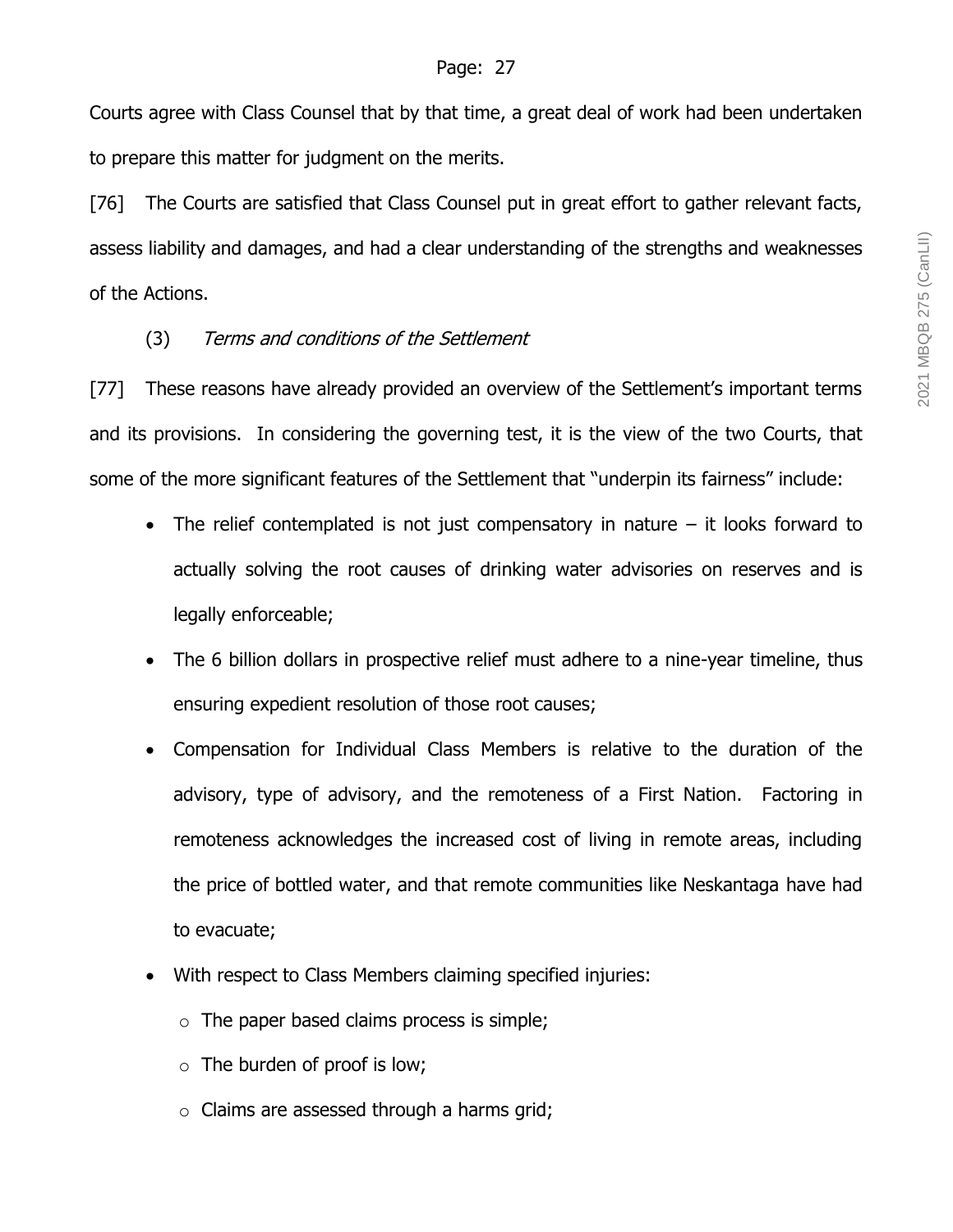- $\circ$  There is a presumption of truthfulness and good faith;
- o All reasonable inferences must be drawn in favour of claimants; and
- $\circ$  There is a low likelihood of re-traumatization.

(See **McLean**, at paragraph 107; **Tk'emlúps**, at paragraph 49; **Riddle v. Canada**, 2018 FC 641, at paragraph 36).

- Specified injuries include mental health injuries;
- If the specified claims exceed 50 million dollars, the Settlement is structured in such a way that any trust surplus will go toward supplementing specified injuries;
- First Nation Class Members receiving an amount equal to 50 percent of the total damages paid to individual Class Members living on that reserve can use that money for *any* purpose;
- The ADR Process draws on the Indigenous legal traditions specific to and defined by the relevant First Nation;
- Canada is responsible for paying 100 percent of the reasonable costs of convening the ADR process and 50 percent of the reasonable costs of a First Nation's participation in that process;
- The Administrator is "experienced and renowned" (**McLean**, at paragraph 107);
- Legal fees are not payable from the settlement funds, meaning that Class Counsel is not taking money away from Class Members (**Tk'emlúps**, at paragraph 51);
- Legal fees were negotiated after the Settlement was reached, ensuring that "the issue of legal fees did not inform or influence" the terms of the Settlement (**Tk'emlúps**, at paragraph 51);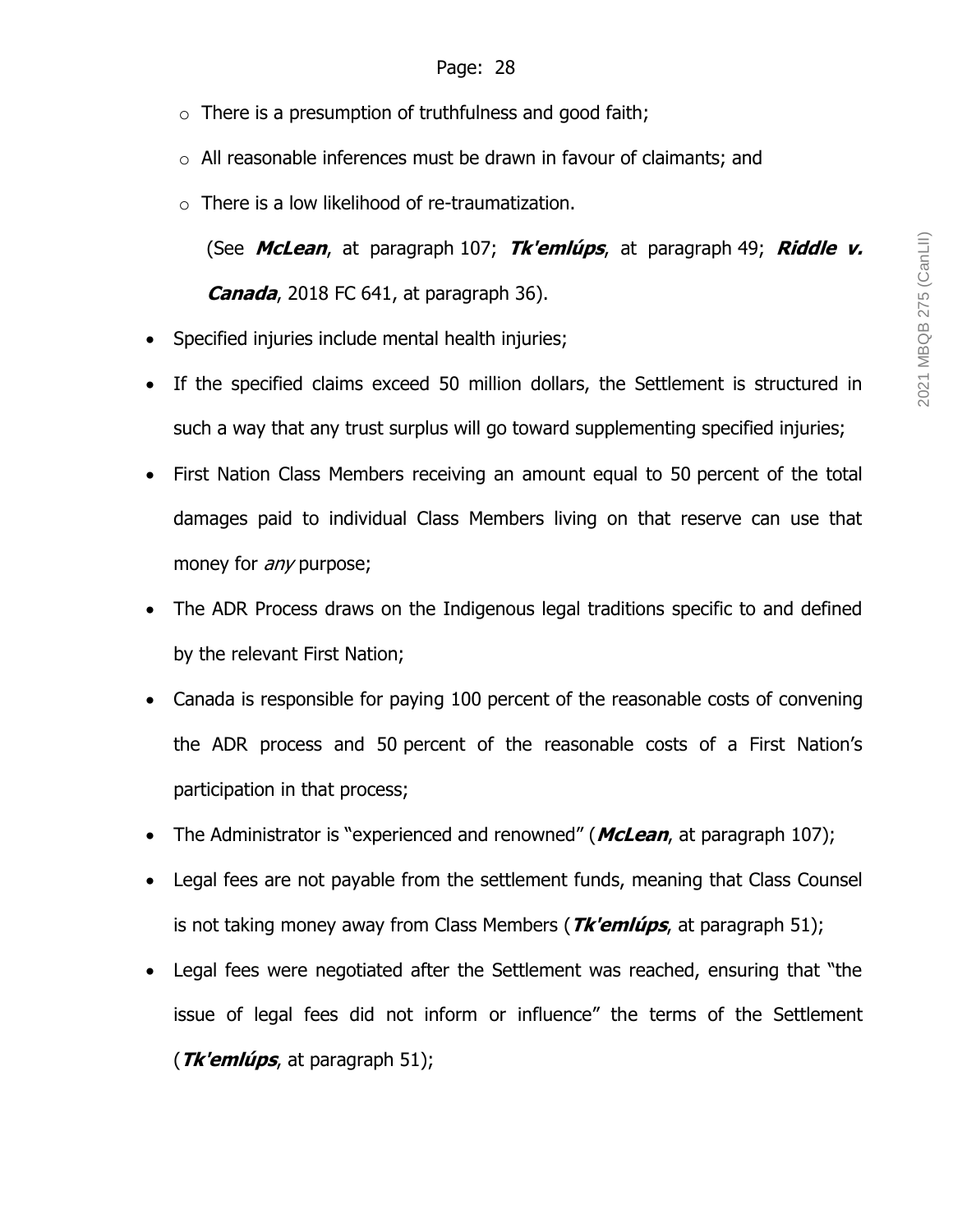• The release is proportionate to the claims being resolved in this action. Class members retain their rights for several liability of third parties and claims arising after June 20, 2021.

[78] On balance, the benefits of the Settlement outweigh the concessions that the Class had to make. In their affidavits, the Representative Plaintiffs voiced disappointment that the base rate of compensation for Individual Class Members (ranging between 1,300-2,000 dollars for every year living under a water advisory) was too low. Additionally, the application of a limitations period, significantly curtails the retrospective compensation that community members — particularly elders — will receive. In their Factum, Class Counsel noted that the application of the limitations periods was particularly difficult in light of the Truth and Reconciliation Call to Action #26. However, those same affidavits recognized that the primary objective of the litigation was to ensure future generations' access to safe drinking water. They also state that no amount of money can compensate for the harms experienced while living under drinking water advisories. The Courts agree with the Representative Plaintiffs that these concessions are tough compromises. However, overall, the Settlement offers significant benefits for the Class and certainly falls within the zone of reasonableness.

#### (4) Future expense and likely duration of litigation

[79] Due to the novel claims advanced in the Actions, it is reasonable to expect that if this litigation did not settle, it would be long, involved, and expensive. The issues presented in this case are likely questions of significant and general public importance to the country as a whole. It is not outside the realm of possibility that certain issues could be appealed to the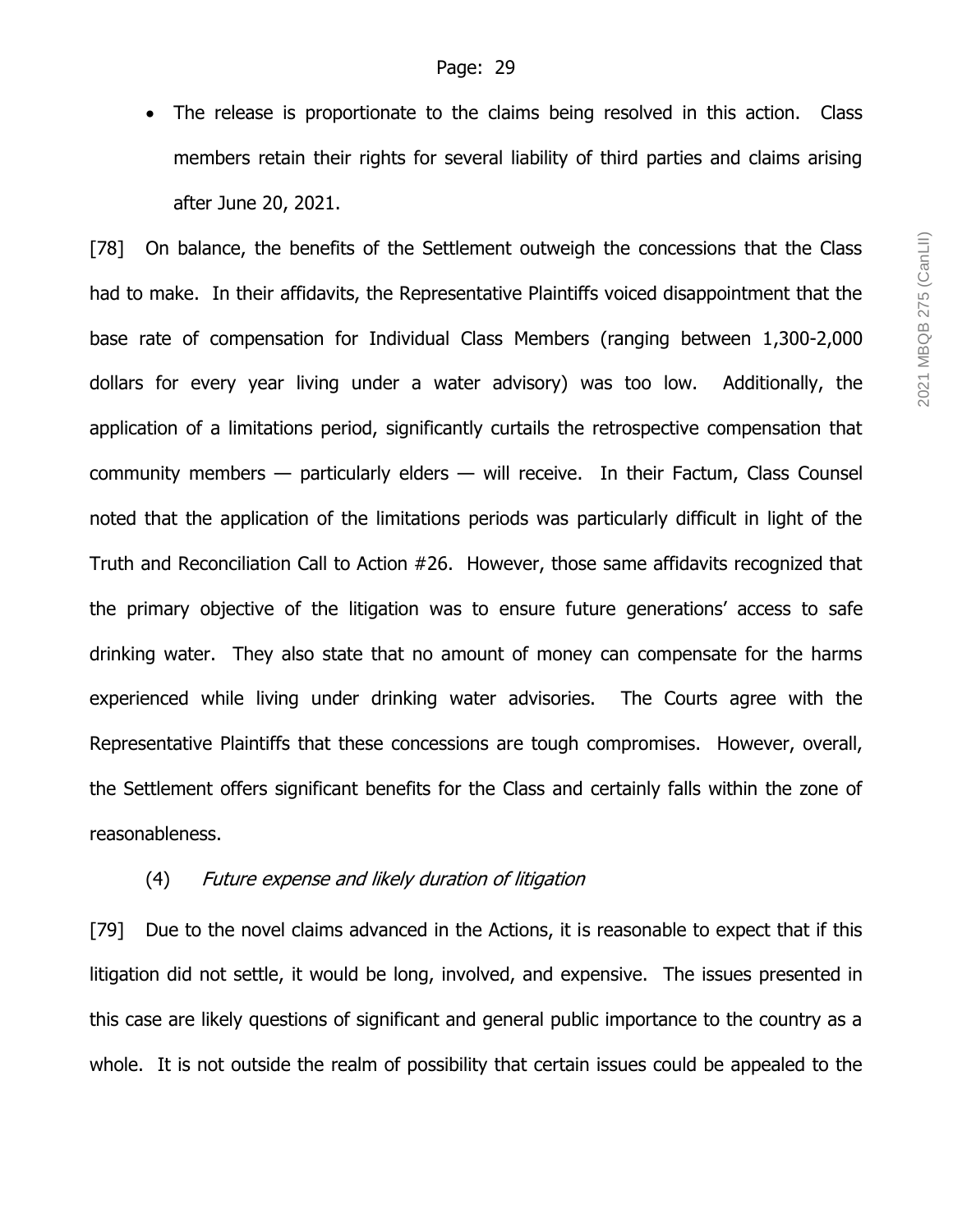Supreme Court of Canada, protracting litigation. Furthermore, if litigation ensued, evidence of individual communities would have to be collected and presented.

[80] Class Counsel pointed to the **Okanagan** action to support their position that if the Crown aggressively defended the Actions, litigation would be drawn out. That case advances similar claims but did not reach settlement. It has been ongoing for over six years. Likewise, the trial in **Tk'emlúps**, another recent mega-settlement involving Indigenous class members, was set down for 74 days (**Tk'emlúps**, at paragraph 52).

[81] The expected future expenses and likely duration of the litigation weigh in favour of approving the Settlement.

(5) Recommendations of neutral third parties

[82] For the purposes of settlement approval, the following experts submitted affidavits and reports:

- a. Kerry Black, Assistant Professor and Canada Research Chair in the Department of Civil Engineering and the Centre of Environmental Research and Education at the University of Calgary;
- b. Ian Halket, President of Halket Environmental Consultants Inc.;
- c. Peter Gorham, President and Actuary of JDM Actuarial Expert Services Inc. and Fellow of Canadian Institute of Actuaries and the Society of Actuaries;
- d. Jillian Campbell, toxicologist and senior project manager with over 15 years of experience in human health and ecological risk assessment, toxicology, and contaminated site investigation;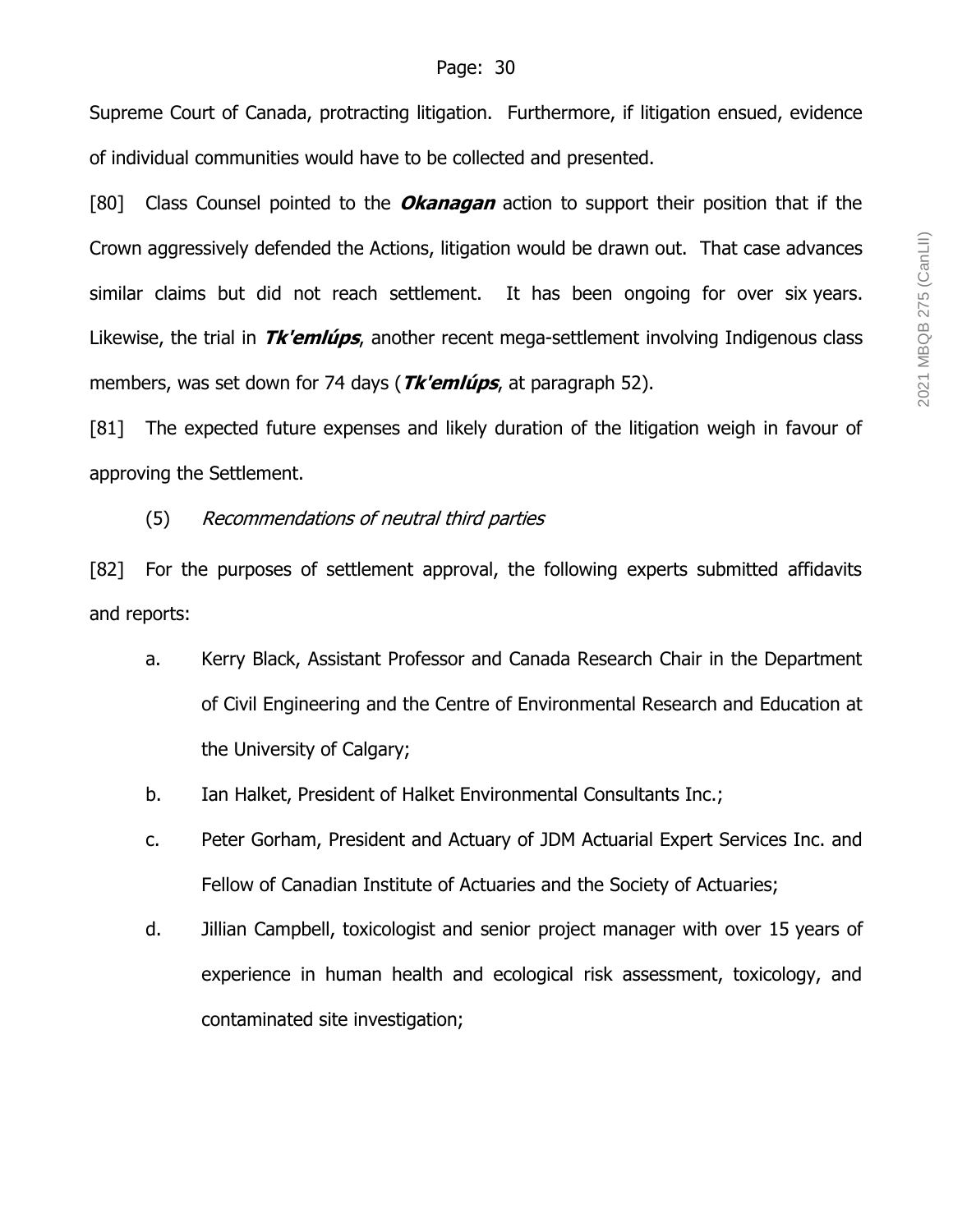- e. Gary Chaimowitz, Head of Service at the Forensic Psychiatry Program at St. Joseph's Healthcare Hamilton, a Professor of Psychiatry at McMaster University, and the President of the Canadian Academy of Psychiatry and the Law;
- f. James Reynolds, historian and author on the relationship between the Crown and Indigenous Peoples in Canada;
- g. Adele Perry, Distinguished Professor of History and the Director of the Centre for Human Rights Research at the University of Manitoba; and
- h. Brittany Luby, Assistant Professor of History in the College of Arts at the University of Guelph.

[83] Some of these reports did not offer opinions about the Settlement Agreement itself. Rather, they provided valuable information describing the history, causes, and current state of drinking water advisories on First Nation reserves.

[84] Jillian Campbell's affidavit, however, confirmed that Article 8, section 8.02 and Schedule H of the Settlement Agreement adequately incorporates the types of injuries that result from drinking contaminated or untreated water, the symptoms of those injuries, and the likely effect on Class Members if they suffered those injuries. Gary Chaimowitz similarly confirmed in his affidavit that the 'Mental Health' row in Schedule H and Appendix H-1 to the Settlement accurately identifies the types of mental health injuries Class Members may have suffered and the primary symptoms of those injuries.

[85] Further, Kerry Black submitted an affidavit dated November 21, 2021 expressing her support for settlement approval. For over a decade, Dr. Black has worked with Indigenous groups to understand their water infrastructure needs. In her opinion, the Settlement adequately addresses the objectives of First Nations.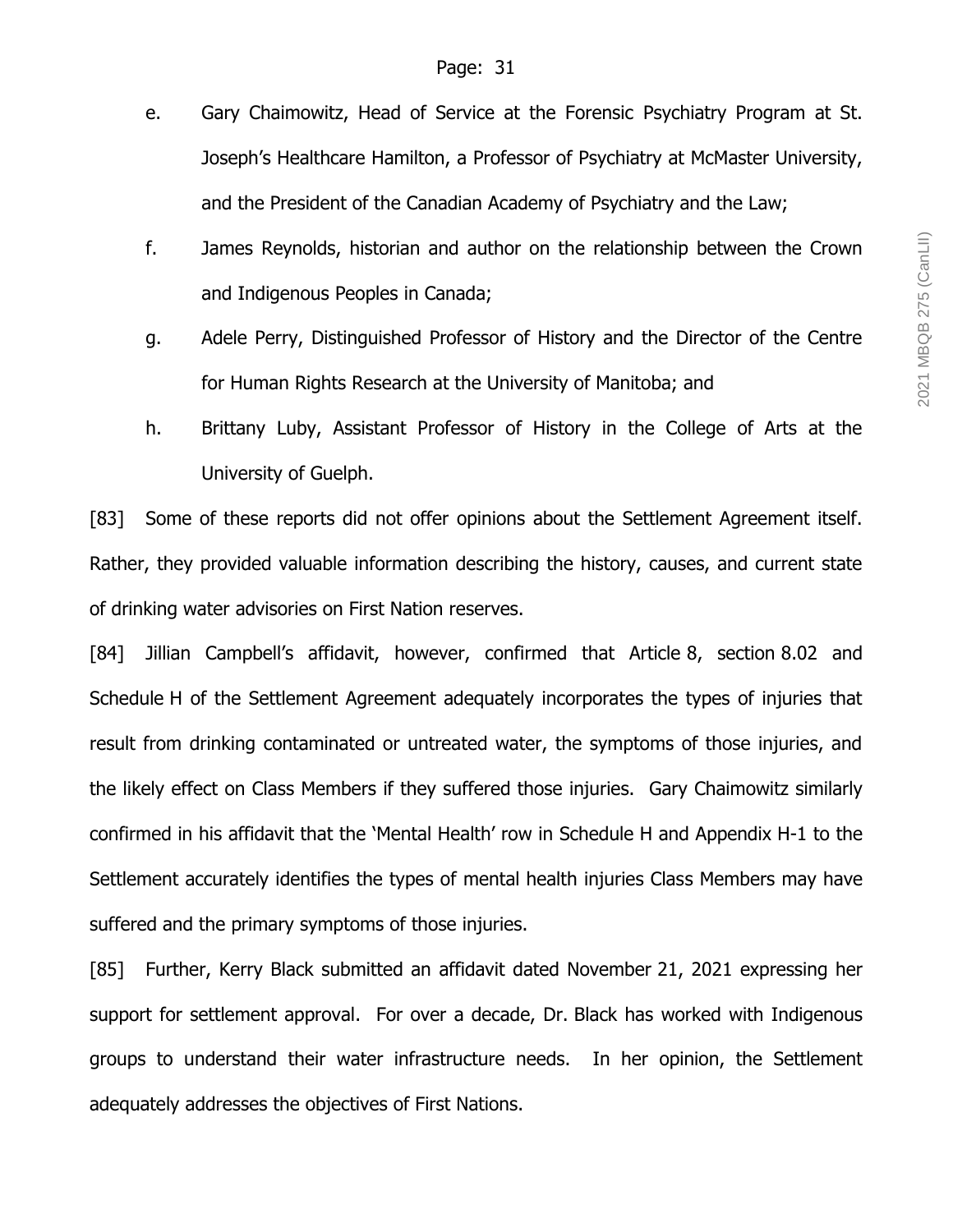[86] After canvassing some of the key provisions of the Settlement, Dr. Black stated that in her opinion, the Settlement will "address the water crisis in Canada in an historic, comprehensive and meaningful way." Further, it will "have an immeasurable and in many cases life-changing impact on the lives of First Nations members and their communities across Canada." In particular, Dr. Black confirmed that the minimum spend of 6 billion dollars over the next nine years in prospective relief is a reasonable amount to remedy water systems on First Nations. Furthermore, she noted the significance of including private water systems in the Commitment because Canada has historically excluded the cost of that type of infrastructure when providing funding to First Nations. Finally, she notes that it is significant that Canada has committed to funding the actual cost of construction, upgrading, operation, and maintenance of water infrastructure on reserves for First Nations because Canada has chronically underfunded these aspects of water infrastructure for decades.

[87] In our opinion, these objective third-party opinions reinforce the fairness of the Settlement.

#### (6) Number of objectors and nature of objections

[88] Eric Khan, the Director of CA2 Inc., swore an affidavit on December 6, 2021 that CA2 Inc. had not received any opt-out coupons or notices of objections. At the Settlement Approval Hearing, throughout the day, potential Class Members had the opportunity voice their objections but no one came forward.

[89] While there were no formal objections raised, Class Counsel submitted correspondence and newspaper articles to alert the Courts to potential criticisms of the Settlement. In that regard, Class Counsel submitted a letter dated November 23, 2021 from counsel of a First Nation that intended to object to the Settlement. That letter expressed two concerns: (a) the Settlement relies on Canada's list of drinking water advisories and (b) the Settlement excludes First Nations with short-term drinking water advisories. After speaking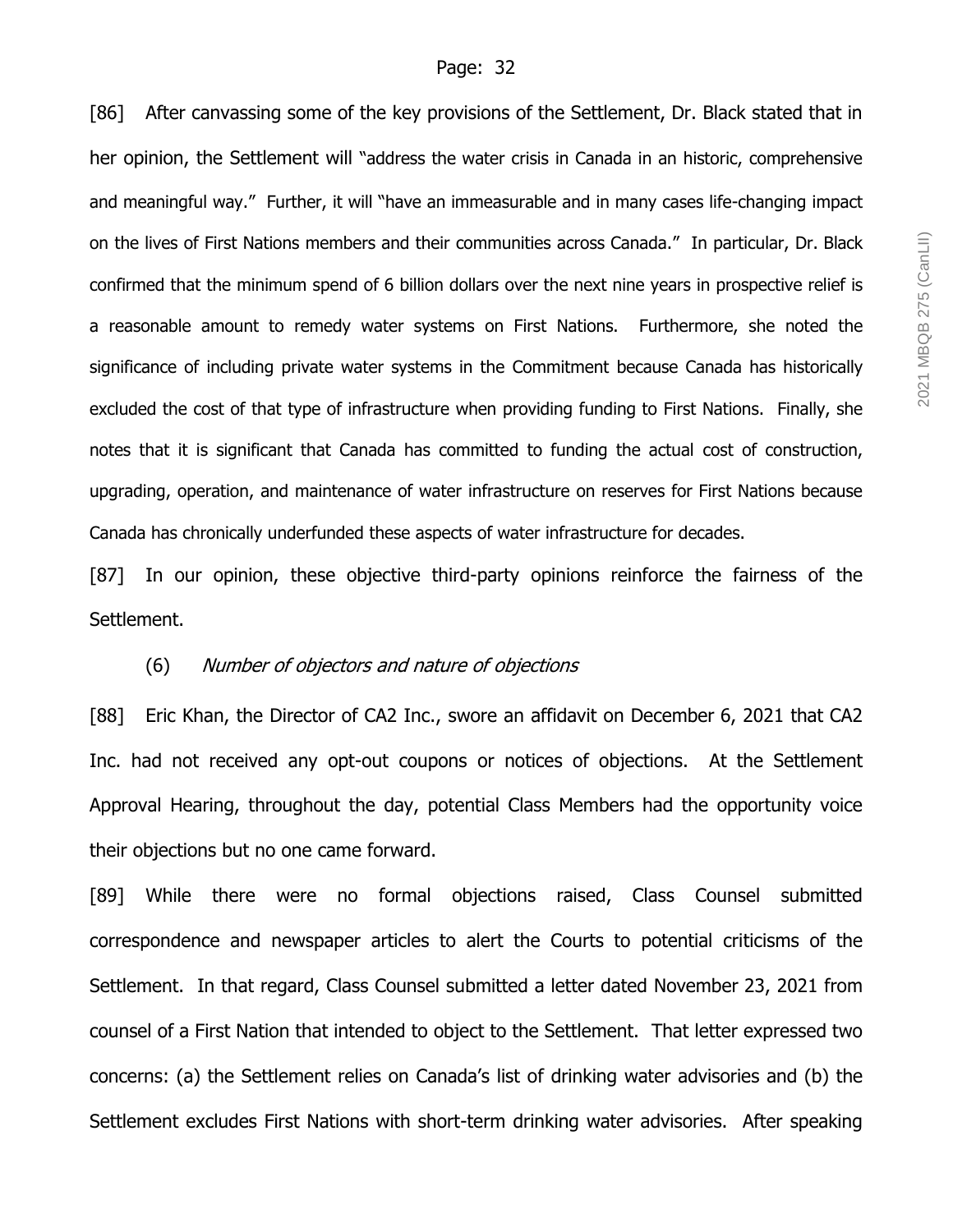with Class Counsel about these concerns, the First Nation withdrew their objection. Similarly, another lawyer voiced his concerns to the media. Those concerns related to (a) uncertainty about who is included in the Class; (b) the exclusion of First Nations with short-term drinking water advisories; and (c) ambiguity about what advisories are counted and what authorities get to declare those advisories.

[90] At the Settlement Approval hearing on December 7, 2021, Class Counsel addressed each of these criticisms.

[91] First, it is untrue that the Settlement only relies on Canada's records to determine what First Nations have been subject to a drinking water advisory. Sections 10-12 of Schedule F of the Settlement state that if a Class Member makes a claim and their First Nation is not included on the existing List of Eligible First Nations, the Settlement Implementation Committee shall determine if that First Nation should be added to the List and may request further information or evidence before making their decision. Class Counsel explained that the intent of this provision to ensure inclusivity and that the List is, in fact, subject to change.

[92] Second, Class Counsel acknowledged that there is a prevalence of short-term drinking water advisories on First Nations, some of which have occurred on and off for long periods of time. With that said however, it need also be acknowledged that in class proceedings, class members must suffer a common harm. When determining that commonality, Class Counsel's opinion was that long-term advisories were more clearly linked to government underfunding that resulted in an infrastructure gap. This class proceeding does not affect the ability of First Nations experiencing short-term drinking water advisories to commence their own actions.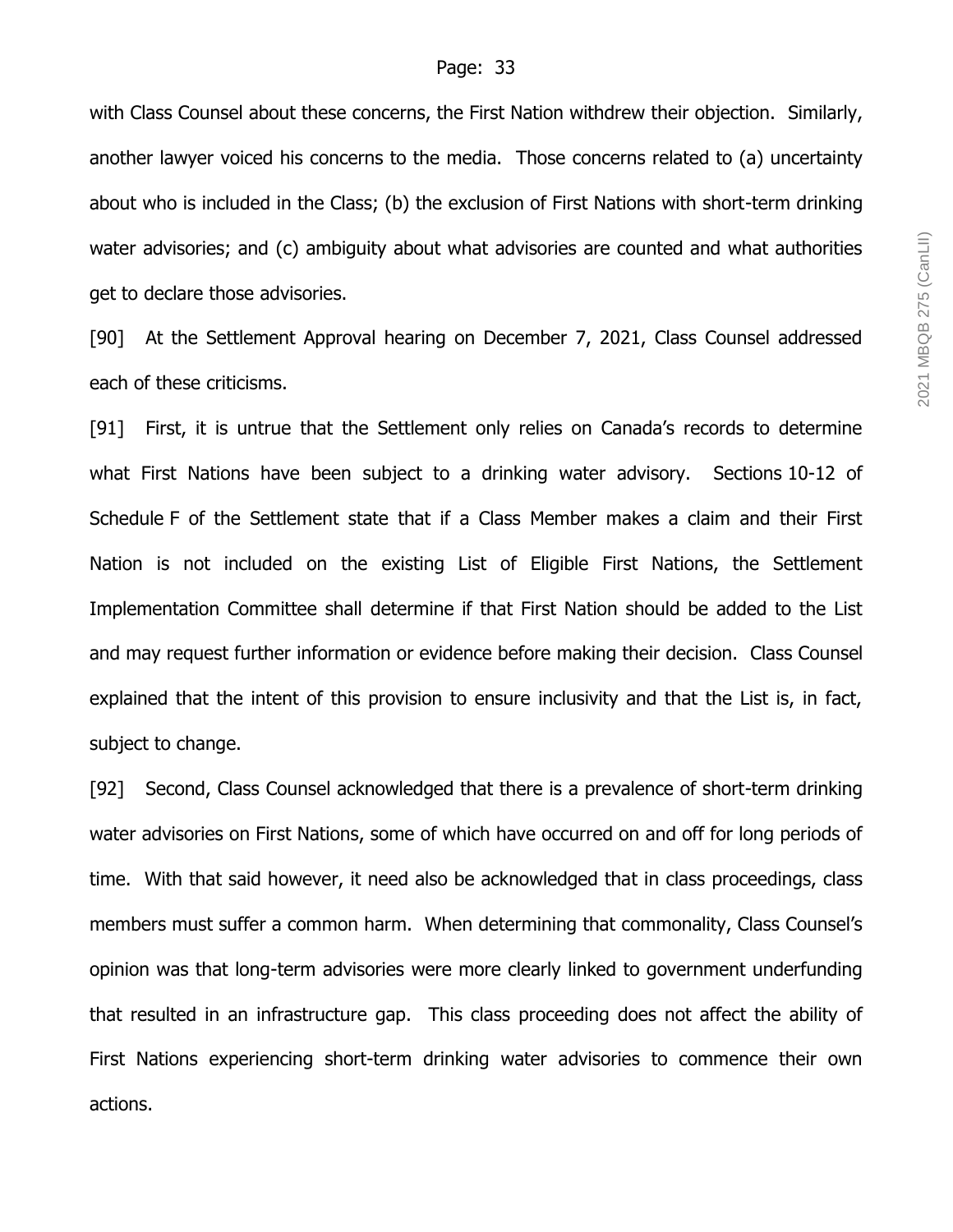[93] Finally, with respect to the criticisms voiced in the media, Article 1, Section 1.01 of the Settlement Agreement clearly defines who is included in the Class and who constitutes "Excluded Persons." These definitions were also included in the Short and Long Form Notices. Additionally, the same section defines an "Advisory Body" as "provincial, territorial, regional, municipal, or First Nation government or governmental authority, chief, band council, health authority, or any executive, judicial, regulatory or administrative body or similar body or its delegate, in each case that issues Drinking Water Advisories." Any of these bodies may issue any one of the three types of drinking water advisories that may bring a First Nation or Individual Class Member into the Settlement Agreement. Again, this definition is intended to foster inclusion and ensure that First Nations are not dependent on government definitions or data in order to benefit from the Settlement.

[94] It should be noted that the law firm representing the "Excluded Persons" in the Settlement inquired with Class Counsel about how the Settlement will affect their clients and whether the 6 billion dollars in prospective relief will apply to all First Nations or only those who opt into the Settlement. Class Counsel replied indicating that the Settlement does not apply to the "Excluded Persons" and that as a result, they are free to continue pursuing their own actions related to drinking water.

[95] In airing all of these concerns as noted above, Class Counsel fulfilled its obligation to provide the Courts with full and frank disclosure relevant to the settlement approval. In our view, in the absence of any formal objections, the support of the Representative Plaintiffs and other Class Members need be seen as unchallenged. Numerous affidavits included in the Motion Record expressed support for the Settlement, including community members of Curve Lake, Neskantaga, and Tataskweyak. The Representative Plaintiffs all expressed their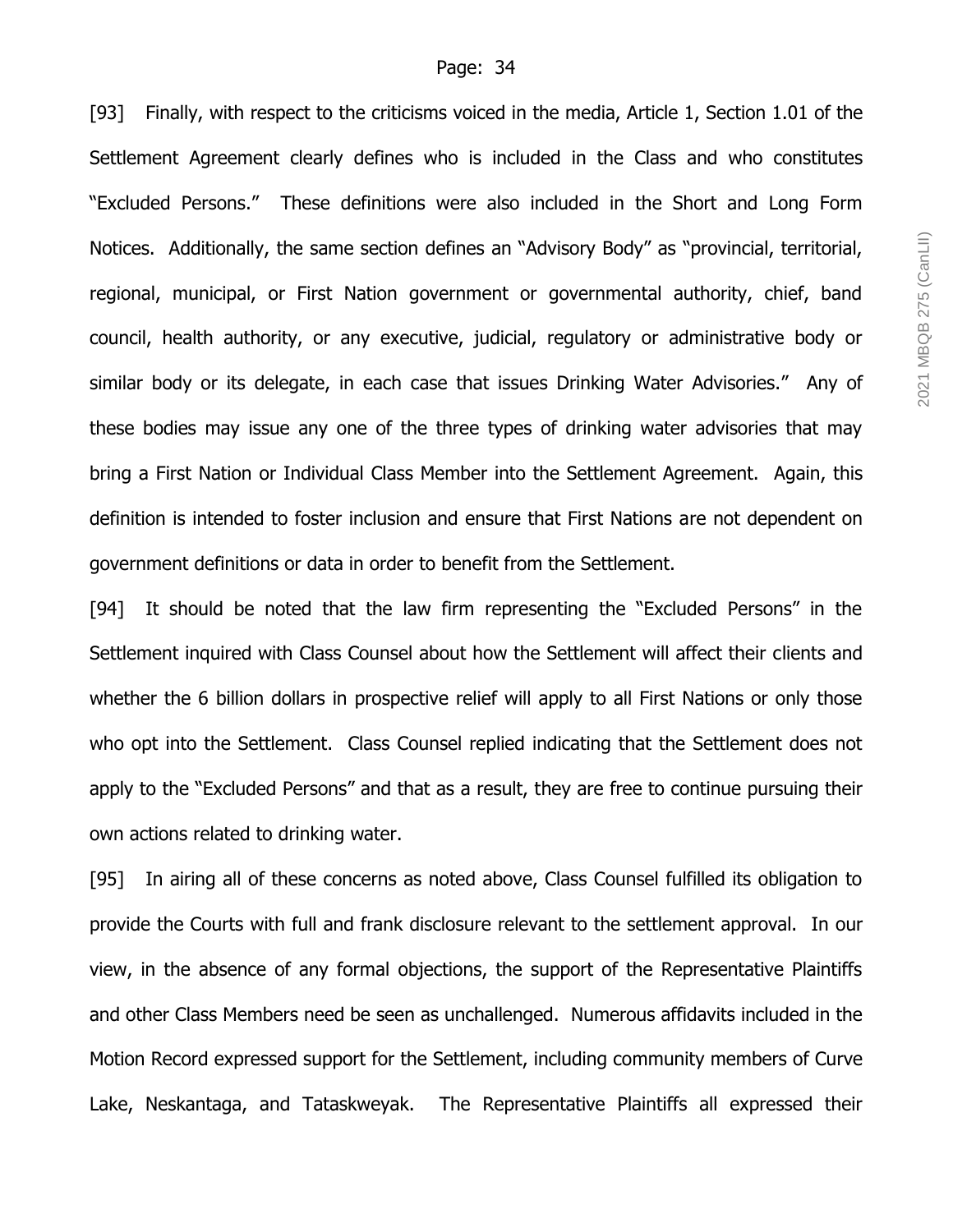support for the Settlement and unanimously voiced their opinion that the Settlement Agreement achieves their litigation objectives.

# (7) Presence of arm's length bargaining, absence of collusion, and the positions taken by the parties during negotiation

[96] It is appropriate to address these factors together because in this case, the positions taken by the parties during the negotiation, constitute evidence demonstrating the presence of arm's length bargaining and absence of collusion.

[97] Class Counsel's strategy in this proceeding was to pursue a "two track approach" where they aggressively pursued litigation and negotiation simultaneously. In our opinion, this approach demonstrates that the proceeding was always adversarial in nature and that Class Counsel's primary goal was to advance the Class' interests. Clearly, such a historic Settlement would be impossible without cooperation on both sides. Although the parties cooperated wherever possible, both parties were prepared to proceed to litigation. The parties consented to an expedited litigation timeline and the Representative Plaintiffs aggressively advanced motions for summary judgment.

[98] It is also significant to note that negotiations lasted for just under a year. In our view, this timeline evidences what John P. Brown referred to as "hard bargaining sessions" where counsel advanced their respective clients' positions. Indeed, the affidavit of Chief Whetung stated that at times, negotiations broke down and she felt ready to "walk away" and push forward with litigation.

[99] We have no concerns that the Settlement Agreement was anything other than the result of good strategy, dedication, and compromise. We are satisfied that the parties always engaged in good faith negotiations and that there has been no collusion in reaching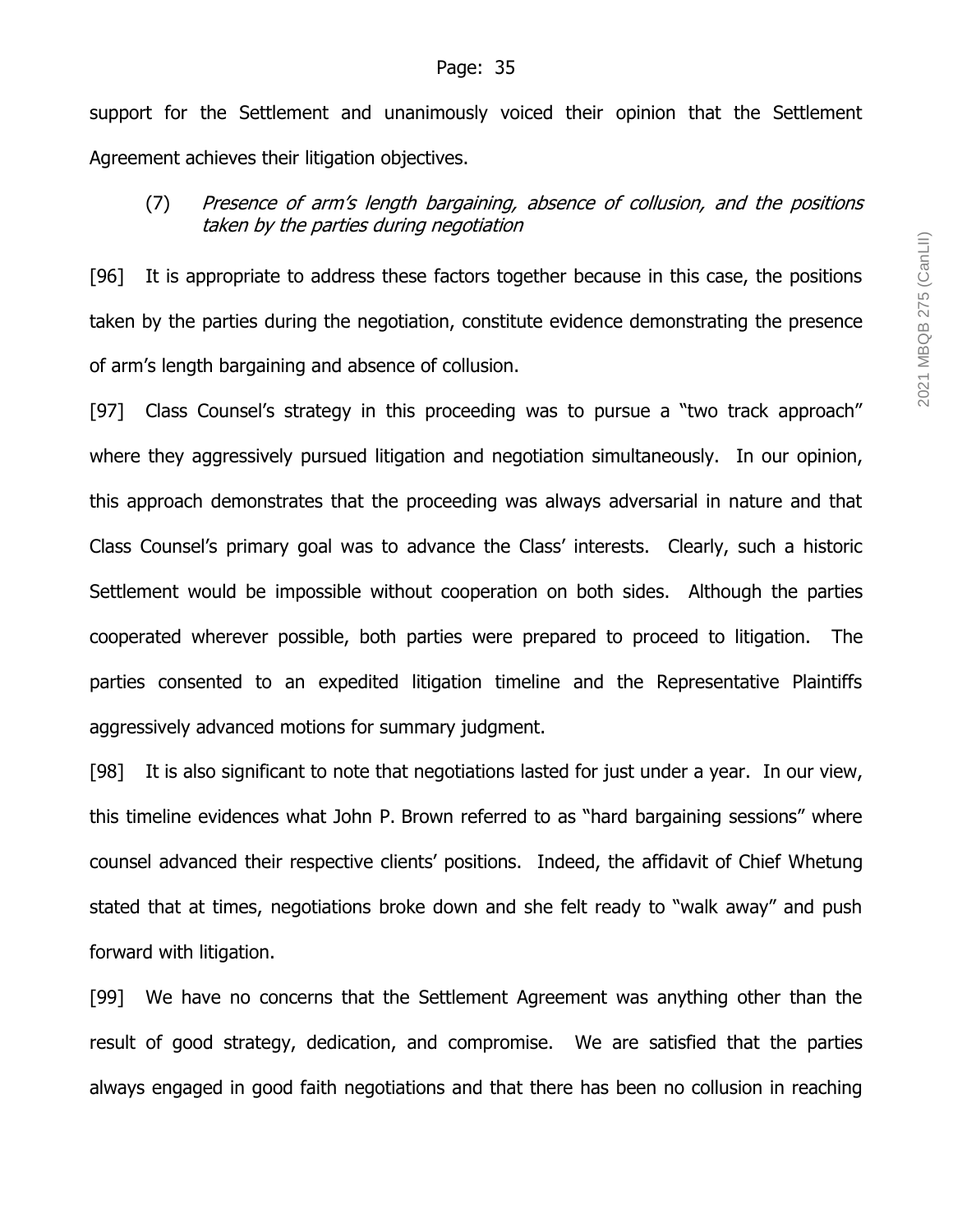the Settlement. We note that there is a strong presumption of fairness when a proposed settlement was negotiated at arm's-length by Class Counsel (**Nunes**, at paragraph 7).

#### (8) Communication with Class Members

[100] In advance of the summary judgment motions, Class Counsel reached out to various First Nations to have them opt-in in support of the Actions. Clearly, these efforts were effective as more than 120 First Nations joined the Representative Plaintiffs in seeking judgment. Furthermore, Class Counsel created a dedicated webpage to provide Class Members with access to information and documents related to the Actions. The webpages included a case description, new developments, news releases and reports, case documents, FAQs, and contact details. They also promoted the Actions to the media as a way of communicating with Class Members.

[101] Similarly, throughout settlement negotiations, Class Counsel stayed in close contact with the Representative Plaintiffs and Class Members. The affidavit of Christopher Moonias confirms that Class Counsel worked closely with the Representative Plaintiffs, who, in turn, consulted with their respective band councils and/or community members regarding the Agreement in Principle and the Settlement Agreement. Likewise, Class Counsel engaged directly with Class Members by visiting communities, answering Class Members' questions, listening to their stories, and "socializing" the Agreement.

[102] The Courts approved the Settlement Notice Plan on October 8, 2021. CA2 Inc. published the Short Form Notice in 15 daily newspapers and The First Nation Drum. Similarly, on or about October 16, 2021, CA2 Inc. distributed legal notices of settlement approval to Curve Lake, Neskantaga, Tataskweyak, the Assembly of First Nations, and 713 Chiefs and Band Offices that have been affected by drinking water advisories. Finally,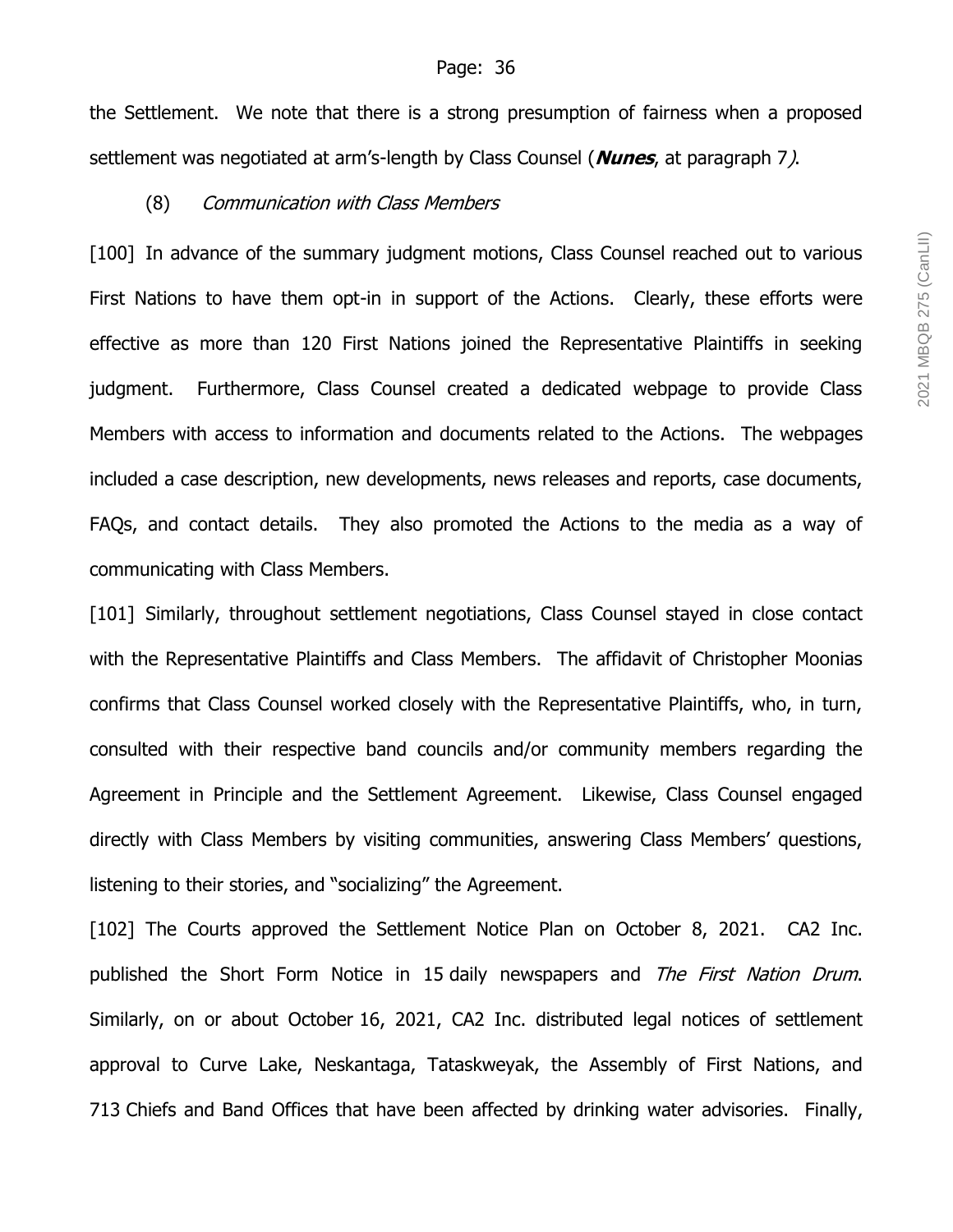the October 8, 2021 Order required CA2 Inc. to set up a toll-free support line to answer Class Members' questions and to provide the Short and Long Form Notice to any member that requested it. These materials were provided in both English and French.

[103] Statements of support and objection can indicate that Class Counsel sufficiently communicated with the Class (**McLean**, at paragraph 116). While no objections were made at the Settlement Approval Hearing, the Motion Record demonstrates that various First Nations and/or their legal counsel reached out to Class Counsel to ask questions about the Settlement. Additionally, it is clear that Representative Plaintiffs and Class Counsel spoke with other First Nations and Indigenous governance organizations. We are satisfied that in this circumstance the absence of objections indicates that potential Class Members understand and support the Agreement. It is also telling that 18 Class Members submitted affidavits indicating their support for the Agreement.

[104] Overall, we are satisfied that Class Counsel provided a "robust, clear and accessible" notice of the Settlement to potential Class Members (**Tk'emlúps**, at paragraph 72).

#### (9) Recommendations and experience of counsel

[105] Both Class Counsel and counsel for the Defendant recommend settling. In Class Counsel's view, continued negotiation would not have led to a better result for the Class, particularly with respect to retrospective compensation. Further, Class Counsel stated that compensation was within the range expected on judgment, without the uncertainty of outcome or delay. Class Counsel similarly felt that litigation would not have achieved a better result for the Class. As already discussed, it is uncertain whether courts would be able to order the same type of prospective relief reached in the Settlement Agreement.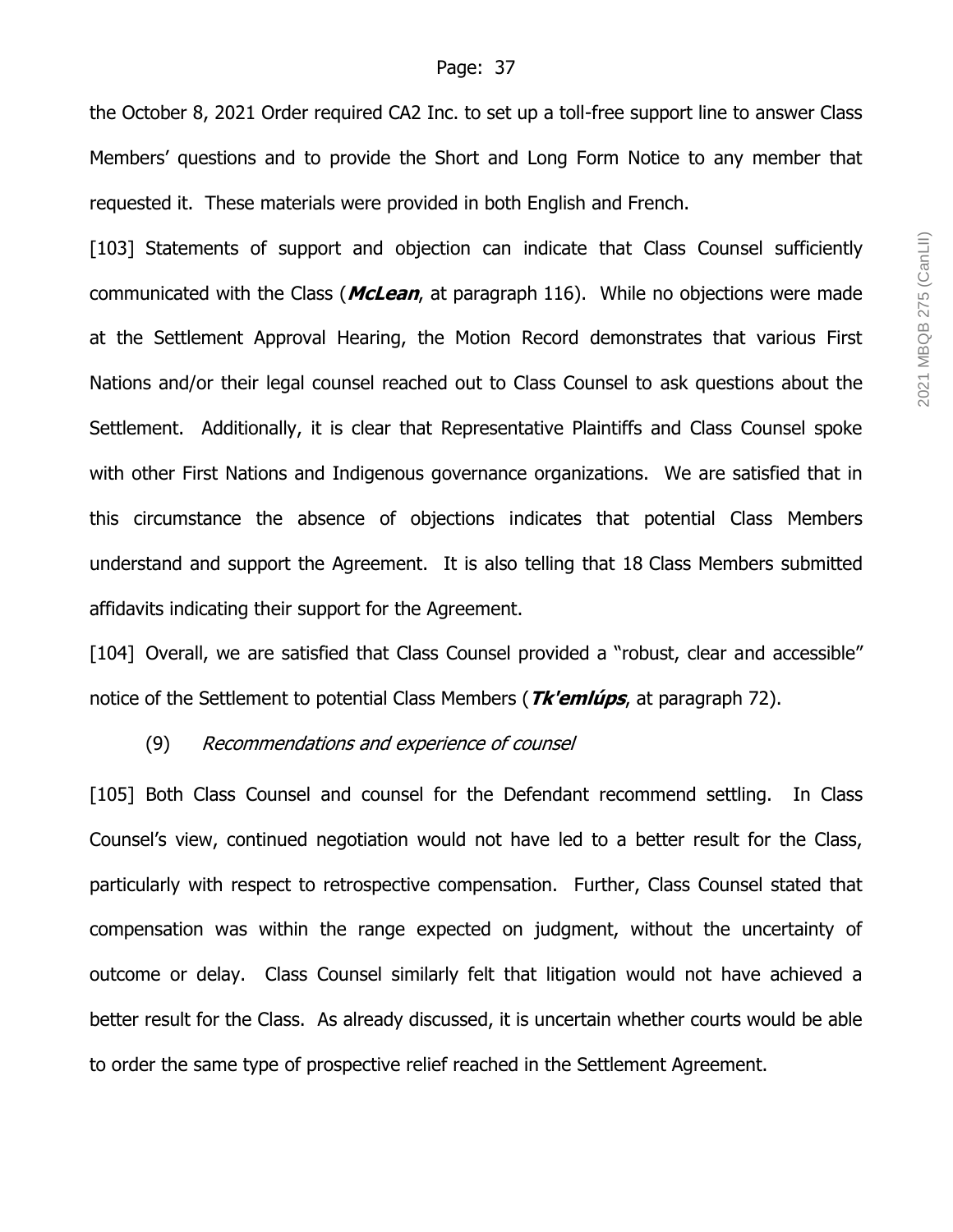[106] Overall, Class Counsel felt that the Settlement addressed the Representative Plaintiffs' litigation objectives (**Tk'emlúps**, at paragraph 73). Indeed, the affidavits of the Representative Plaintiffs confirmed as much, placing particular emphasis on the prospective relief guaranteed in the Settlement.

[107] Class Counsel states that its recommendation is based on its experience in class actions, Indigenous rights, and Aboriginal law. McCarthy Tétrault is recognized nationally as having one of Canada's leading and largest class actions team. McCarthy Tétrault also enlisted the assistance of lawyers at their firm who specialize in contract drafting, tax, trusts, and estate law matters. OKT is Canada's largest law firm specializing in Aboriginal law and Indigenous rights. It serves northern and Indigenous clients in every territory and most provinces in Canada. Class Counsel also collaborated with First Peoples Law and Erickson's LLP, Both firms have close connections with various First Nation communities.

[108] Notably, members of Class Counsel at both firms included Indigenous lawyers and students at law. In our view, these team members, in addition to their professional expertise, provide valuable lived experience that uniquely enables them to understand the needs and objectives of Class Members.

[109] For all the reasons already discussed, the record demonstrates that Class Counsel has been alert and alive to the needs of the Class and the risk reward-balance unique to this proceeding. The simplified claims process, which has a low burden of proof in an effort to avoid re-traumatization, demonstrates that Class Counsel has applied the lessons from past class actions involving Indigenous Class Members. Overall, the large, diverse, and competent team constructed by Class Counsel demonstrates a commitment to carry out the Settlement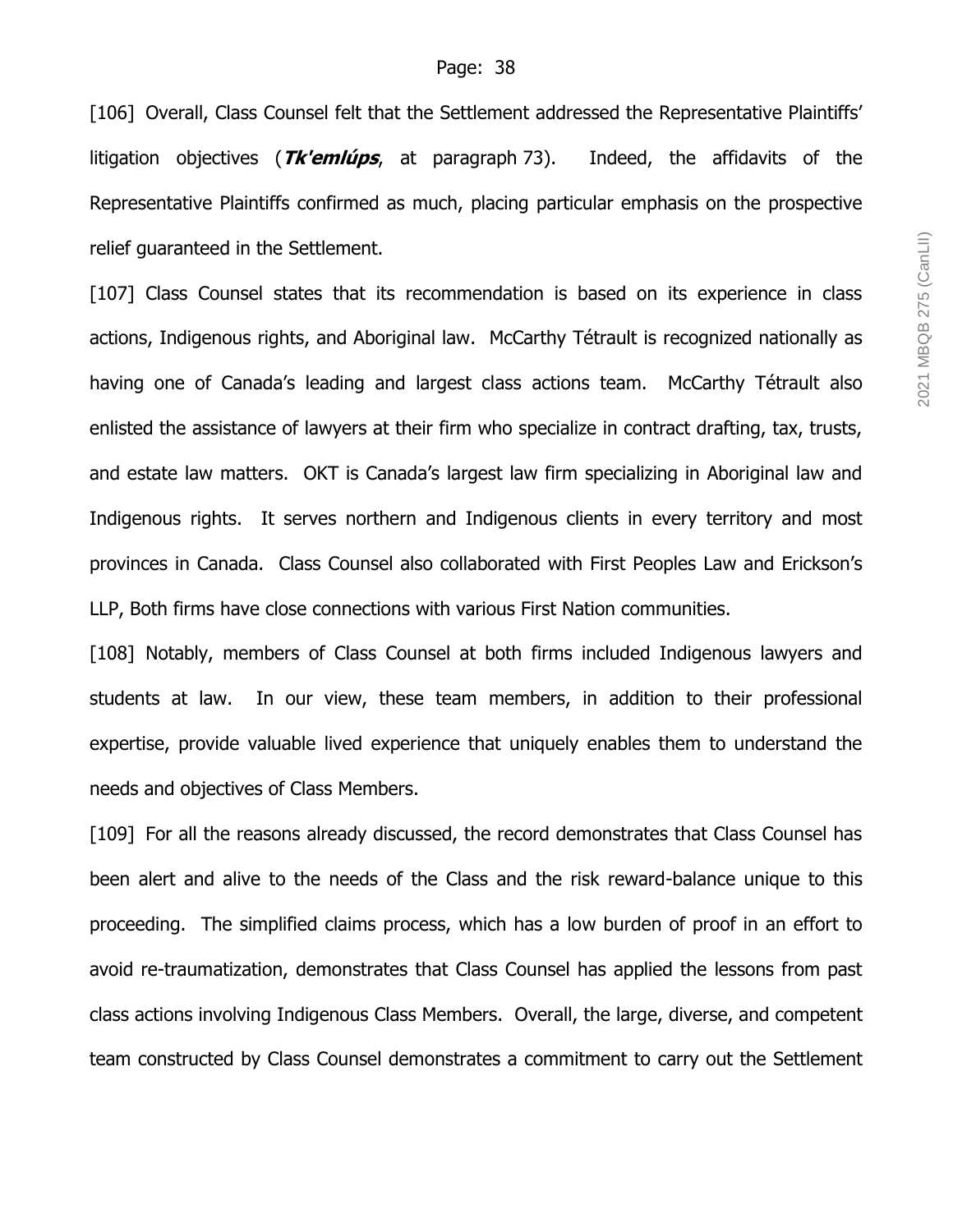in a good way using the necessary infrastructure and personnel to do so (**McLean**, at paragraph 113).

# **V. CONCLUSION**

[110] For decades, members of First Nations have endured harm while living under drinking water advisories. Canada's failure to provide safe drinking water has resulted in deep frustration and relationships being tainted by mistrust. We share Chief Whetung's hope that the Settlement will result in Indigenous communities being able "to turn their taps on just like non-Indigenous communities in Canada and drink and bathe in the water without fear for our health." It is also our hope that this Settlement symbolizes a step down the long trail towards healing the relationship between Canada and First Nations.

[111] The Courts agree that the Settlement is fair and reasonable and in the best interests of the Class as a whole. In the form of the attached Order, the Courts approve the Settlement Agreement and order that the Actions against the Defendant be discontinued.

[112] The Courts retain jurisdiction over this case and specifically, over the Order and Settlement. The Order specifies the retention of jurisdiction and it may be amended as circumstances dictate.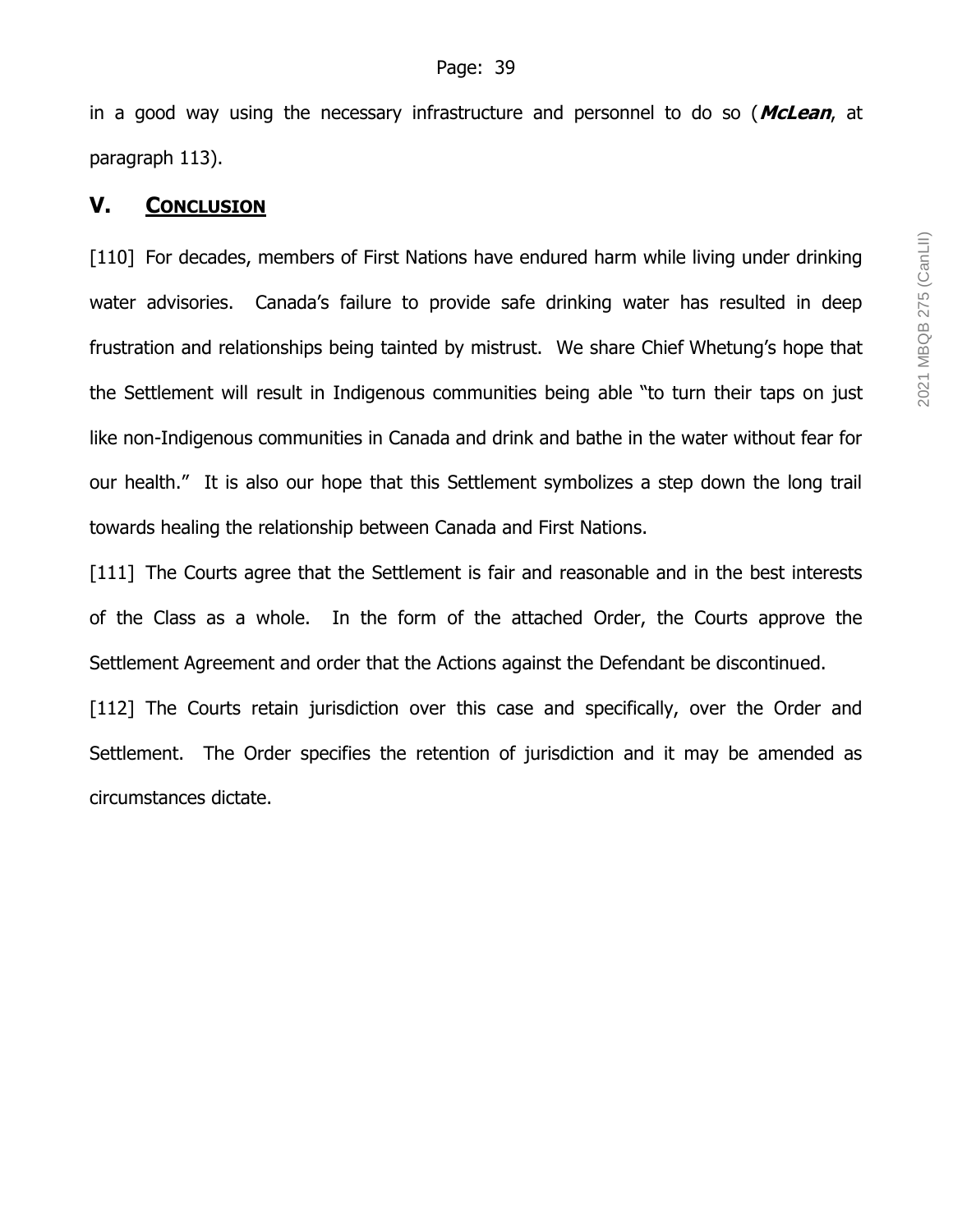# **ORDER in CI-19-01-24661**

Without any admission of wrongdoing or liability by the Defendant, which denies any wrongdoing and disclaims any liability to the Class, this Court orders:

- 1. That the Parties' settlement agreement dated September 15, 2021, including the first addendum dated October 8, 2021 (together, the "Proposed Settlement Agreement"), is fair, reasonable, and in the best interests of the Class.
- 2. That the Proposed Settlement Agreement, attached hereto as Appendix "1" in English and "Appendix "2" in French, is approved and its terms shall be given effect.
- 3. That the Defendant shall pay the funds set out in the Proposed Settlement Agreement, and that said funds be distributed in accordance with the Proposed Settlement Agreement.
- 4. That Class Members, as defined in the Proposed Settlement Agreement, be notified of the approval of the Proposed Settlement Agreement substantially as set out in Schedule M and N of the Proposed Settlement Agreement, and in accordance with the Notice Plan attached hereto as Appendix "3", with such modifications as the Parties may agree, and with the Defendant to pay the cost.
- 5. That, without affecting the finality of this Order or the dismissal of these Actions, the Court retains continuing jurisdiction as set out in the Proposed Settlement Agreement to interpret, supervise, construe, and enforce the Proposed Settlement Agreement, as applicable, for the mutual benefit of the Parties.